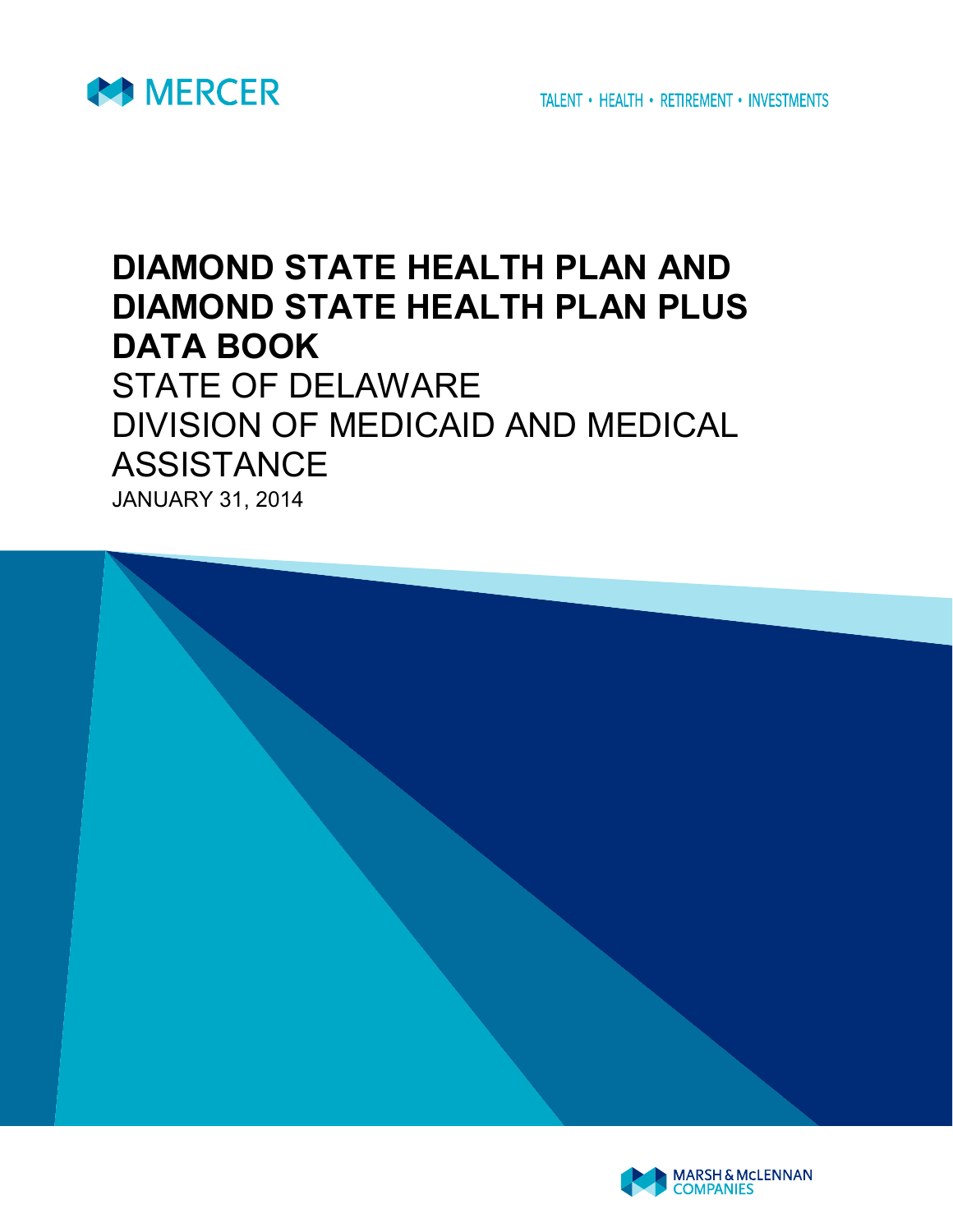## **CONTENTS**

| 2. | $\bullet$<br>$\bullet$                                                     |  |
|----|----------------------------------------------------------------------------|--|
|    |                                                                            |  |
| 4. | $\bullet$<br>$\bullet$<br>$\bullet$<br>$\bullet$<br>$\bullet$<br>$\bullet$ |  |
| 5. | $\bullet$<br>$\bullet$<br>$\bullet$                                        |  |
| 6. |                                                                            |  |
|    |                                                                            |  |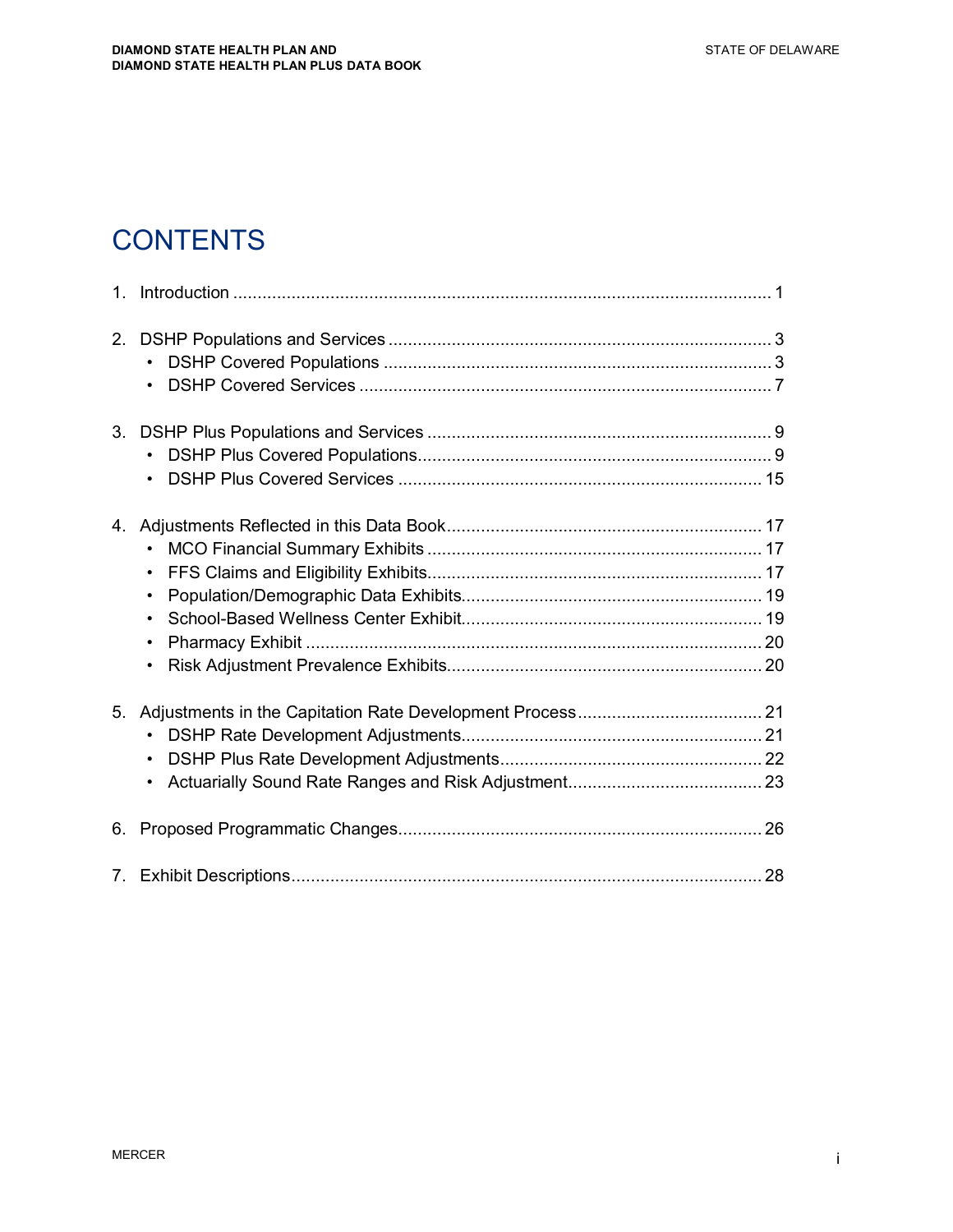### **Introduction**

The purpose of this data book is to provide the State of Delaware's (State) Division of Medicaid and Medical Assistance (DMMA), and other interested parties, summarized historical data on the Medicaid and Children's Health Insurance Program (CHIP) populations eligible for the acute and/or long-term care segments of the State's managed care program. Delaware refers to the acute and long-term care segments of their capitated, risk-based managed care program as Diamond State Health Plan<sup>1</sup> (DSHP) and Diamond State Health Plan Plus (DSHP Plus), respectively.

This data book contains historical fee-for-service (FFS) data, as well as available historical managed care financial experience as reported by existing managed care organizations (MCOs). Additionally, this data book provides information on actuarial adjustments that have been made to the historical data or will be considered in the capitation rate development process. Mercer Government Human Services Consulting (Mercer) produced this data book with assistance from DMMA to support the re-procurement of DSHP and DSHP Plus with new MCO contracts anticipated to take effect on January 1, 2015.

The State's DSHP segment of the managed care program covers acute services for clients not meeting eligibility criteria for DSHP Plus. Beginning April 1, 2012, DSHP Plus expanded the existing managed care program to cover additional populations and long-term care services under full-risk, capitated managed care. With new managed care contracts expected to take effect on January 1, 2015, MCOs will be responsible to cover both the DSHP and DSHP Plus segments of the program under one contract.

In addition to DSHP and DSHP Plus, the State has administered a FFS-based managed care casemanagement program known as Diamond State Partners (DSP). The DSP program is expected to end June 30, 2014. DSP members eligible for DSHP will be enrolled in MCOs effective July 1, 2014.<sup>2</sup>

Aspects of the DSHP and DSHP Plus program will be described in more detail in subsequent sections of this data book.

<sup>&</sup>lt;sup>1</sup> Delaware also includes the State's Title XXI CHIP population in managed care under the same contract as the Title XIX Medicaid population as part of DSHP (i.e., acute care). Therefore, Title XXI and Title XIX individuals are collectively referred to as being part of DSHP in this data book unless a specific reference to CHIP was necessary. CHIP is sometimes referred to as the Delaware Healthy Children Program (DHCP).

 $2$  Based on current DSP enrollment, there are no DSP enrollees that will be enrolled in DSHP Plus.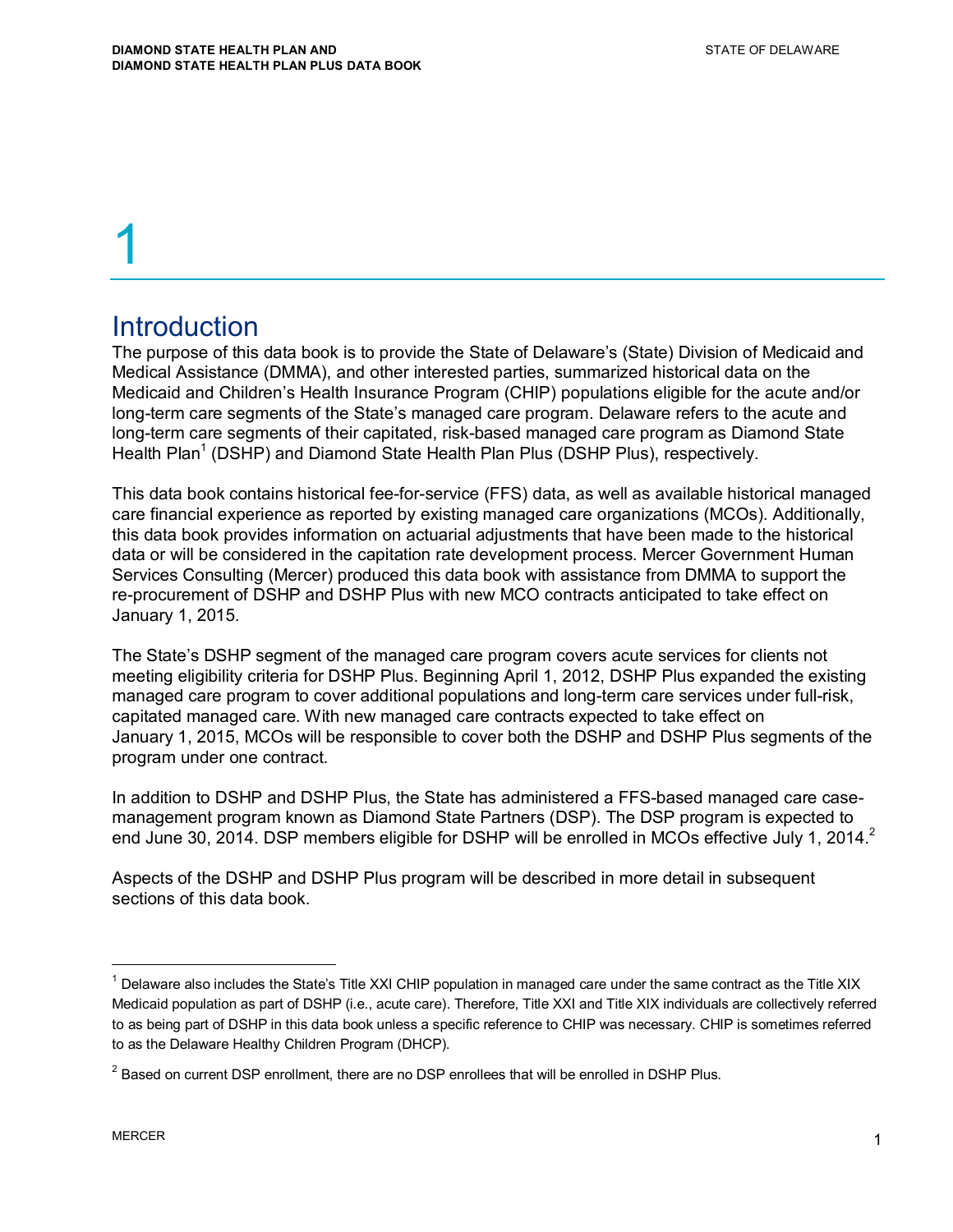The Centers for Medicare & Medicaid Services (CMS) will require DMMA/Mercer to certify that the Medicaid managed care capitation rates are actuarially sound as defined by CMS. This data book was prepared to help DMMA and other interested parties understand the basis for determining the capitation rates for the populations and services covered by DSHP and DSHP Plus. Please note the following items concerning this data book and the rate development process:

- This data book contains both historical FFS and MCO-reported experience.
- Demographic information was obtained from DMMA's eligibility determination system.
- FFS cost and utilization information in this data book was summarized from data obtained from the State.
- Historical MCO experience was summarized from MCO-reported financial statements submitted as part of DMMA's financial reporting requirements (FRRs).
- The vast majority of the data within this data book is from the State's traditional FFS program and MCO financial reports; however, there is a small amount of data derived from the State's DSP program, which is a FFS-based managed care program.
- The DSHP and DSHP Plus capitation rates will be developed using the historical data contained in this data book as well as other data that may become available throughout the rate development process. Please refer to Section 4 and 5 for more information on adjustments made to the data in this data book or adjustments that may be made to the data in the course of rate development.
- Additional supplemental information has been provided as available to support evaluation of proposed program changes or other aspects of the program (please refer to Section 6 for a list of proposed program changes known at this time).
- Please refer to Section 7 for a listing and description of the data exhibits presented in this data book.

In producing this data book, Mercer performed reasonability checks on the data provided by DMMA; however, Mercer did not independently audit the data nor audit the process used by DMMA to provide the data. In Mercer's opinion, the data provided was reasonable and appropriate for the intended purpose.

Please note: DMMA and Mercer continue to review MCO-reported encounter data for completeness and accuracy for use in financial-based analyses and program management. While DMMA and Mercer have chosen not to include historical managed care encounter data in this data book, DMMA places a high level of importance and value in the collection and submission of complete and accurate encounter data for program management and monitoring purposes. In the future, it is expected that encounter data will be used more extensively and could represent the base data for capitation rate development. As partners with the State, DMMA expects contracting MCOs to put forth the necessary efforts to submit complete and accurate encounter data for the State's use.

**The user of this data book is cautioned against relying solely on the data contained herein. DMMA and Mercer provide no guarantee, either written or implied, that this data book is 100% accurate or error-free.**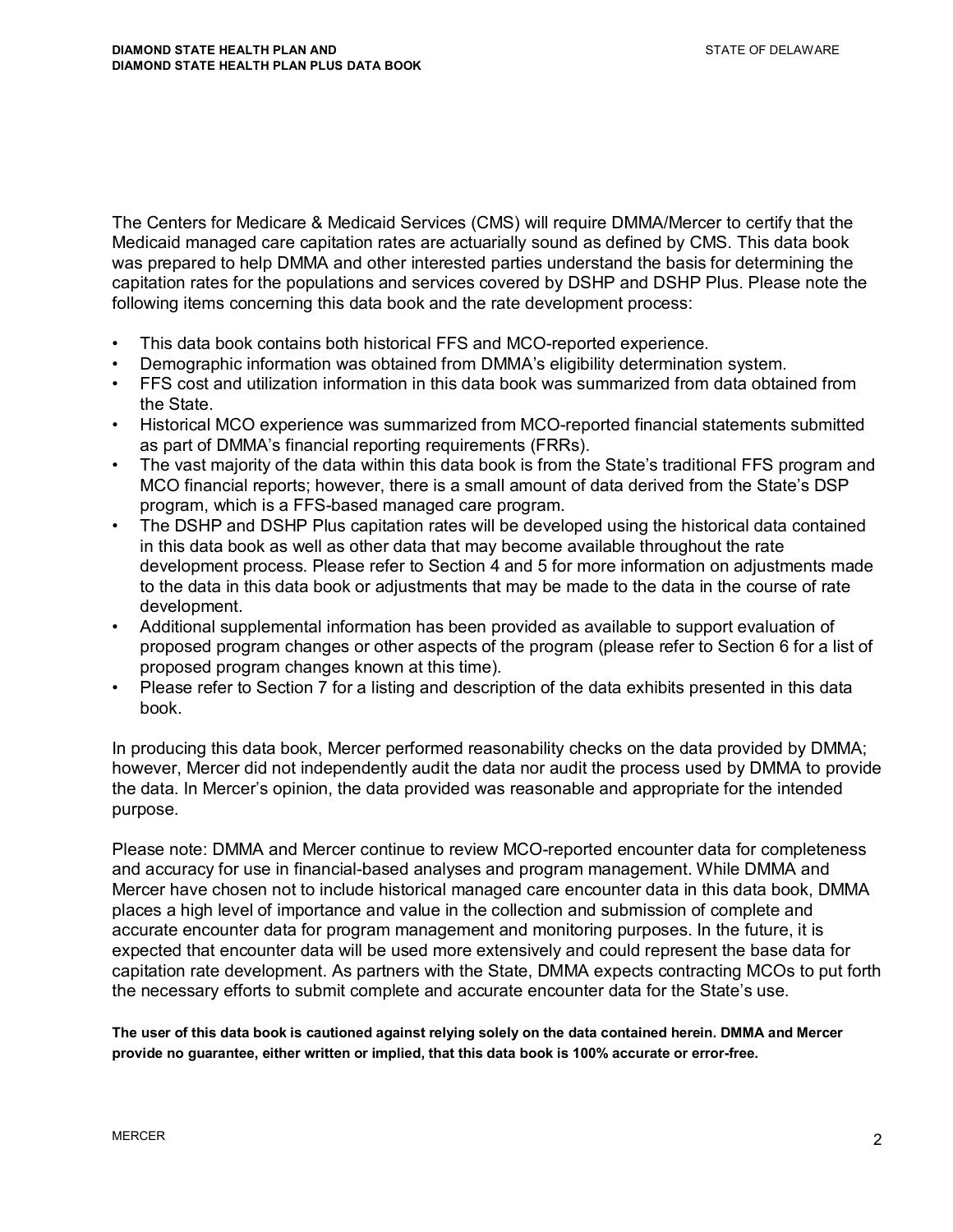## DSHP Populations and Services

DSHP covers acute and behavioral health services for populations not eligible for DSHP Plus. Long-term services and supports are covered under the DSHP Plus segment of the program and will be discussed in Section 3 of this data book. The DSHP populations and services are described below.

#### **DSHP Covered Populations**

Individuals eligible for DSHP include the following population groups:

- Temporary assistance to needy families (TANF) adults and children.
- Social Security Income (SSI) adults and children.
- Title XXI CHIP children.
- Pregnant women.
- Uninsured adult population under 100% of poverty (this expansion was effective with Delaware's 1115 waiver in 1996).
- New adult expansion under the federal Affordable Care Act (ACA) up to 138% of poverty (effective January 2014).

Please note that individuals fully dual eligible for Medicaid and Medicare benefits (i.e., full dual eligibles) are not included in DSHP. Full dual eligibles, among other populations, were added to the MCO managed care program with the implementation of DSHP Plus on April 1, 2012.

The complete list of eligibility categories (called "aid categories") that are mandatorily enrolled in DSHP is shown in the following table.

| <b>Aid Category</b> | <b>Aid Category Description</b>                                |
|---------------------|----------------------------------------------------------------|
| 01                  | Medicaid - GA, Non-Grant Regular, Non-Institutionalized        |
| 11                  | Medicaid - SSI Aged, Grant Regular, Non-Institutionalized      |
| 20                  | Medicaid - SSI Aged, 1619b                                     |
| 21                  | Medicaid - SSI Aged, Non-Grant Regular, Non-Institutionalized  |
| 2L                  | Medicaid - SSI Aged, Non-Grant Lawfully Admitted Aliens        |
| 31                  | Medicaid - SSI Blind, Grant Regular, Non-Institutionalized     |
| 41                  | Medicaid - SSI Blind, Non-Grant Regular, Non-Institutionalized |
| 4L                  | Medicaid - SSI Blind, Non-Grant Lawfully Admitted Aliens       |
| 51                  | Medicaid - SSI Disabled, Grant Regular, Non-Institutionalized  |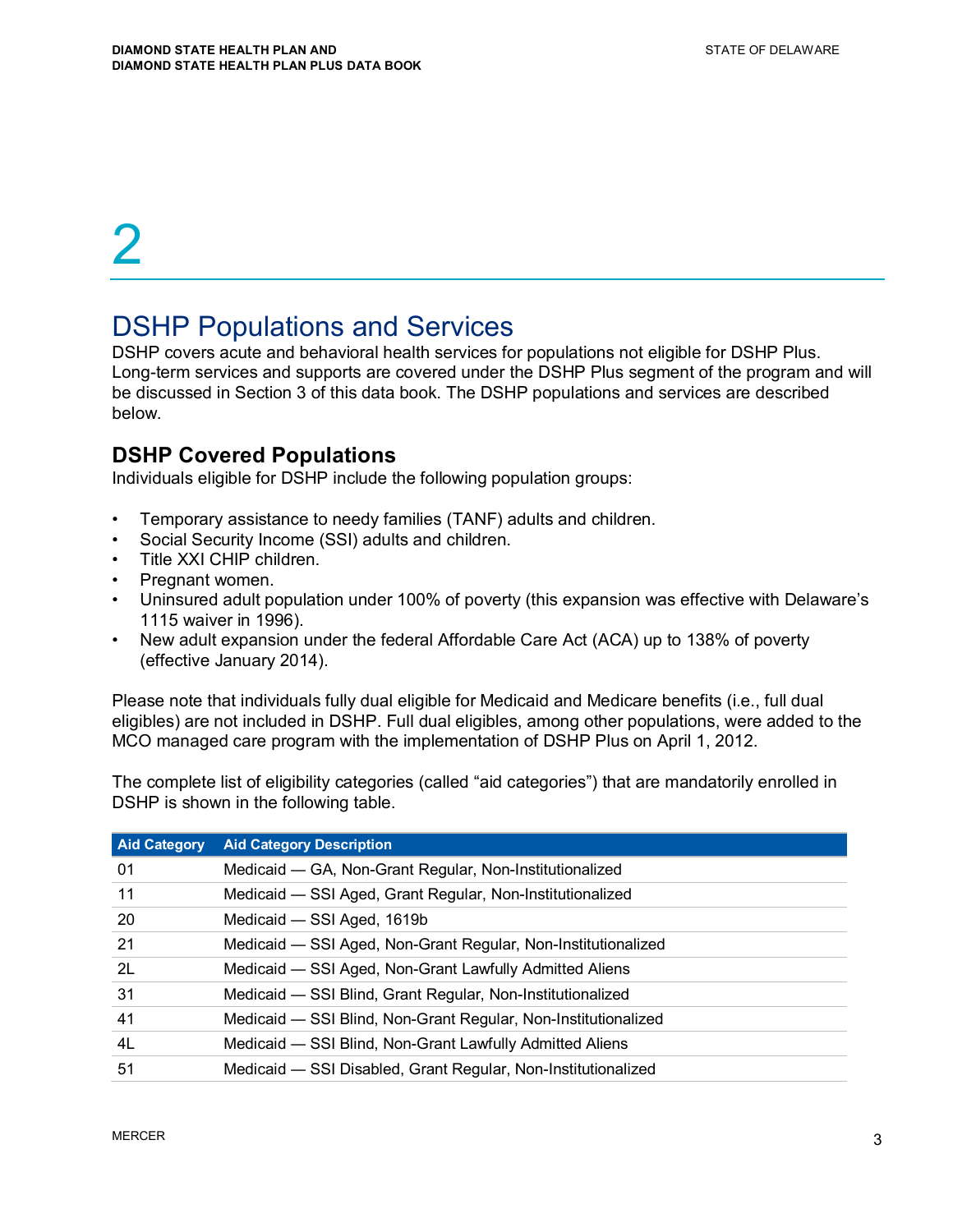| <b>Aid Category</b> | <b>Aid Category Description</b>                                                     |
|---------------------|-------------------------------------------------------------------------------------|
| 60                  | Medicaid - SSI Disabled, 1619b                                                      |
| 61                  | Medicaid - SSI Disabled, Non-Grant Regular, Non-Institutionalized                   |
| 6L                  | Medicaid - SSI Disabled, Non-Grant Lawfully Admitted Aliens                         |
| 71                  | Medicaid - AFDC or Foster Child Grant Regular, Non-Institutionalized                |
| 74                  | Medicaid - AFDC or Foster Child Grant AFDC-Related Foster Child                     |
| 76                  | Medicaid - AFDC or Foster Child Grant Non-AFDC Related Foster Child                 |
| 79                  | Medicaid — AFDC or Foster Child Grant Cuban, Vietnamese or Other Refugee            |
| 81                  | Medicaid - AFDC or Foster Child Non-Grant Regular, Non-Institutionalized            |
| 83                  | Medicaid - AFDC or Foster Child Non-Grant Percent Poverty (>AFDC)                   |
| 89                  | Medicaid — AFDC or Foster Child Non-Grant Cuban, Vietnamese or Other Refugee        |
| 8L                  | Medicaid - AFDC or Foster Child Non-Grant Lawfully Admitted Aliens                  |
| 8P                  | Medicaid — AFDC or Foster Child Non-Grant. Infants in private agencies for adoption |
| 8S                  | Medicaid - AFDC or Foster Child Non-Grant Sanctioned Individuals                    |
| 8T                  | Medicaid - AFDC or Foster Child Non-Grant Pregnant Teens                            |
| 91                  | Medicaid - GA, Grant Regular, Non-Institutionalized                                 |
| A <sub>1</sub>      | Medicaid — IV-E Adoption Assistance Regular, Non-Institutionalized                  |
| <b>B1</b>           | Medicaid - State Adoption Subsidy Regular, Non-Institutionalized                    |
| CB                  | Medicaid - Child, Under 19 Income 160% to 185% of Poverty Level                     |
| CC                  | Medicaid — Child, Under 19 Income 133% to 160% of Poverty Level                     |
| CD                  | Medicaid — Child, Under 19 Income 100% to 133% of Poverty Level                     |
| <b>CE</b>           | Medicaid — Child, Under 19 Income AFDC Limit to 100% of Poverty Level               |
| <b>CF</b>           | Medicaid - Child, Under 19 Income 0 to AFDC Limit                                   |
| <b>CS</b>           | Medicaid — Poverty Infant Tobacco Funds, Income 185% to 200% of Poverty Level       |
| <b>GE</b>           | Adult Expansion Medicaid - Adult Income AFDC Limit to 100% of Poverty Level         |
| GF                  | Adult Expansion Medicaid - Adult Income 0 to AFDC Limit                             |
| GG                  | Adult Expansion Medicaid - Adult GA Medicaid Adults                                 |
| KI                  | CHIP - DHCP Level 4 (167% to 200%)                                                  |
| ΚJ                  | CHIP - DHCP Level 3 (151% to 166%)                                                  |
| KM                  | CHIP - DHCP Level 2 (134% to 150%)                                                  |
| KQ                  | CHIP - DHCP Level 1 (up to 133%)                                                    |
| PB                  | Medicaid - Pregnant Female Income 160% to 185% of Poverty Level                     |
| PC                  | Medicaid — Pregnant Female Income 133% to 160% of Poverty Level                     |
| <b>PD</b>           | Medicaid - Pregnant Female Income 100% to 133% of Poverty Level                     |
| <b>PE</b>           | Medicaid - Pregnant Female Income AFDC Limit to 100% of Poverty level               |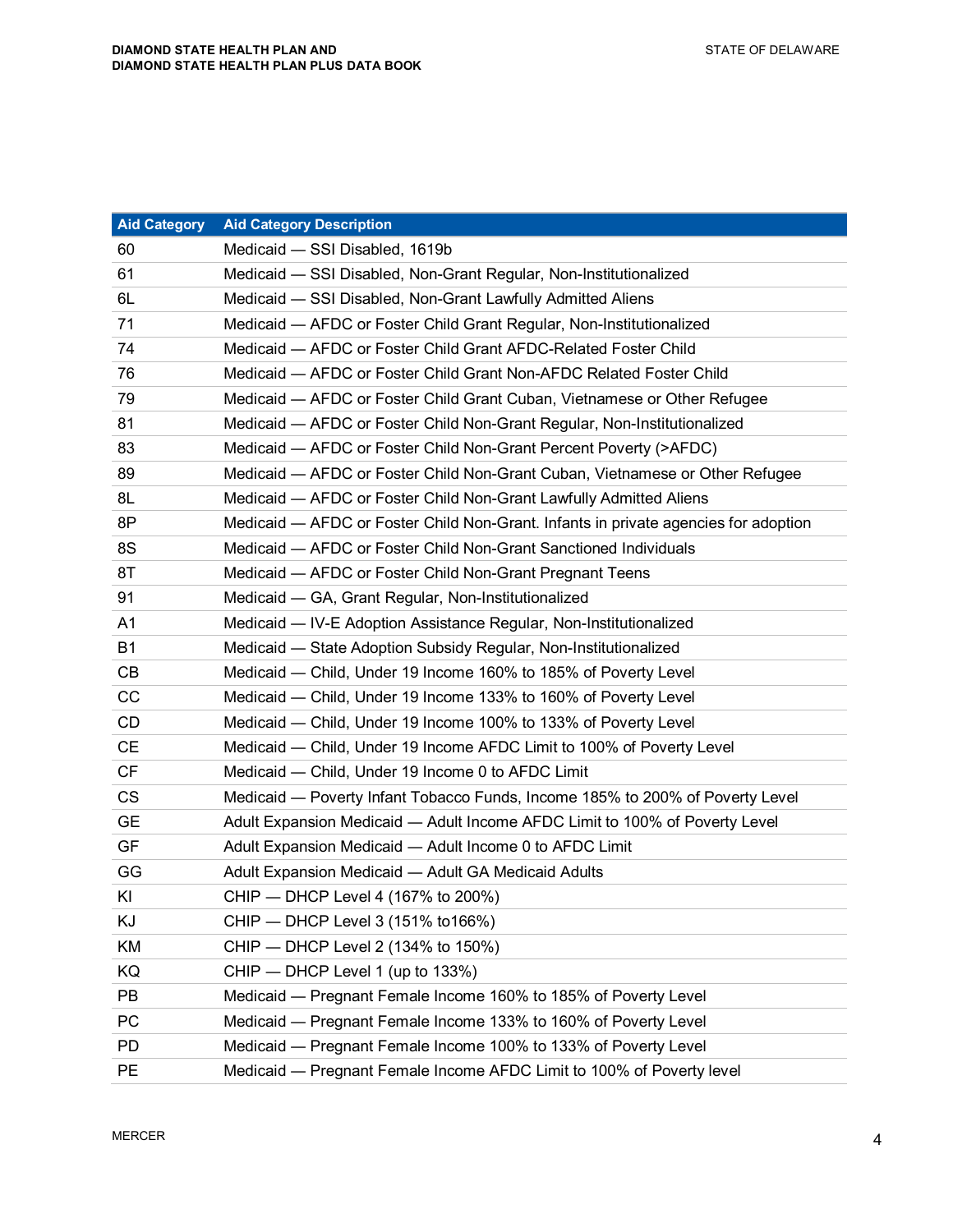| <b>Aid Category</b> | <b>Aid Category Description</b>                                                 |
|---------------------|---------------------------------------------------------------------------------|
| <b>PF</b>           | Medicaid - Pregnant Female Income 0 to AFDC Limit                               |
| PL                  | Medicaid — Pregnant Female Lawfully Admitted Aliens                             |
| <b>PS</b>           | Medicaid — Poverty Pregnant Tobacco Funds, Income 185% to 200% of Poverty Level |
| <b>PT</b>           | Medicaid - Poverty Related Pregnant Teen                                        |
| X1                  | <b>Childrens Medicaid MAGI Based</b>                                            |
| X <sub>2</sub>      | Childrens Medicaid (CHIP Funded) MAGI-Based                                     |
| X3                  | Pregnancy Medicaid MAGI-Based                                                   |
| X4                  | Adult Medicaid (Expanded Funding) MAGI-Based                                    |
| X5                  | Adult Medicaid MAGI-Based                                                       |
| <b>X6</b>           | Parent/Caretaker Medicaid MAGI-Based                                            |
| X7                  | Former Foster Care Non-MAGI                                                     |
|                     |                                                                                 |

#### *DSHP Actuarial Rate Tier Configuration*

The actuarial rate tiers for DSHP consolidate all of the aid categories listed in the previous table into different rate tiers for purposes of monthly capitation payment. Delaware also uses a maternity payment to compensate MCOs for the risk of a live birth outcome for MCO members. Medicare dual status also factors into the DSHP rate tier structure as full-benefit dual eligibles are mandatorily enrolled in DSHP Plus, which is addressed in Section 3 of this data book. The configuration of the DSHP rate tiers is shown below:

| <b>DSHP Rate Tier</b>                                             | <b>Aid Categories</b>                                                                                                                      | <b>Gender</b>      | Age                           |
|-------------------------------------------------------------------|--------------------------------------------------------------------------------------------------------------------------------------------|--------------------|-------------------------------|
| <b>TANF Newborns</b>                                              | 71, 74, 76, 79, 81, 83, 89, 8L, 8P, 8S,<br>8T, 91, A1, B1, CB, CC, CD, CE, CF,<br>CS, PB, PC, PD, PE, PF, PL, and X1                       | Male and<br>Female | Under age 1 year              |
| <b>TANF Children</b>                                              | 01, 71, 74, 76, 79, 81, 83, 89, 8L, 8P,<br>8S, 8T, 91, A1, B1, CB, CC, CD, CE,<br>CF, CS, PB, PC, PD, PE, PF, PL, PS,<br>PT, X1, X3 and X6 | Male and<br>Female | Age 1 through 17<br>years old |
| <b>TANF Adults</b>                                                | 71, 74, 76, 79, 81, 83, 89, 8L, 8P, 8S,<br>8T, A1, B1, CB, CC, CD, CE, CF, PB,<br>PC, PD, PE, PF, PL, PS, PT, X3, X6,<br>and X7            | Male and<br>Female | Age 18 years and<br>older     |
| <b>Waiver Expanded</b><br>(< 100% Federal<br>Poverty Level [FPL]) | 01, 91, GE, GF, GG, and X4                                                                                                                 | Male and<br>Female | All applicable ages           |
| SSI                                                               | 11, 20, 21, 2L, 31, 41, 4L, 51, 60, 61<br>and 6L                                                                                           | Male and<br>Female | All applicable ages           |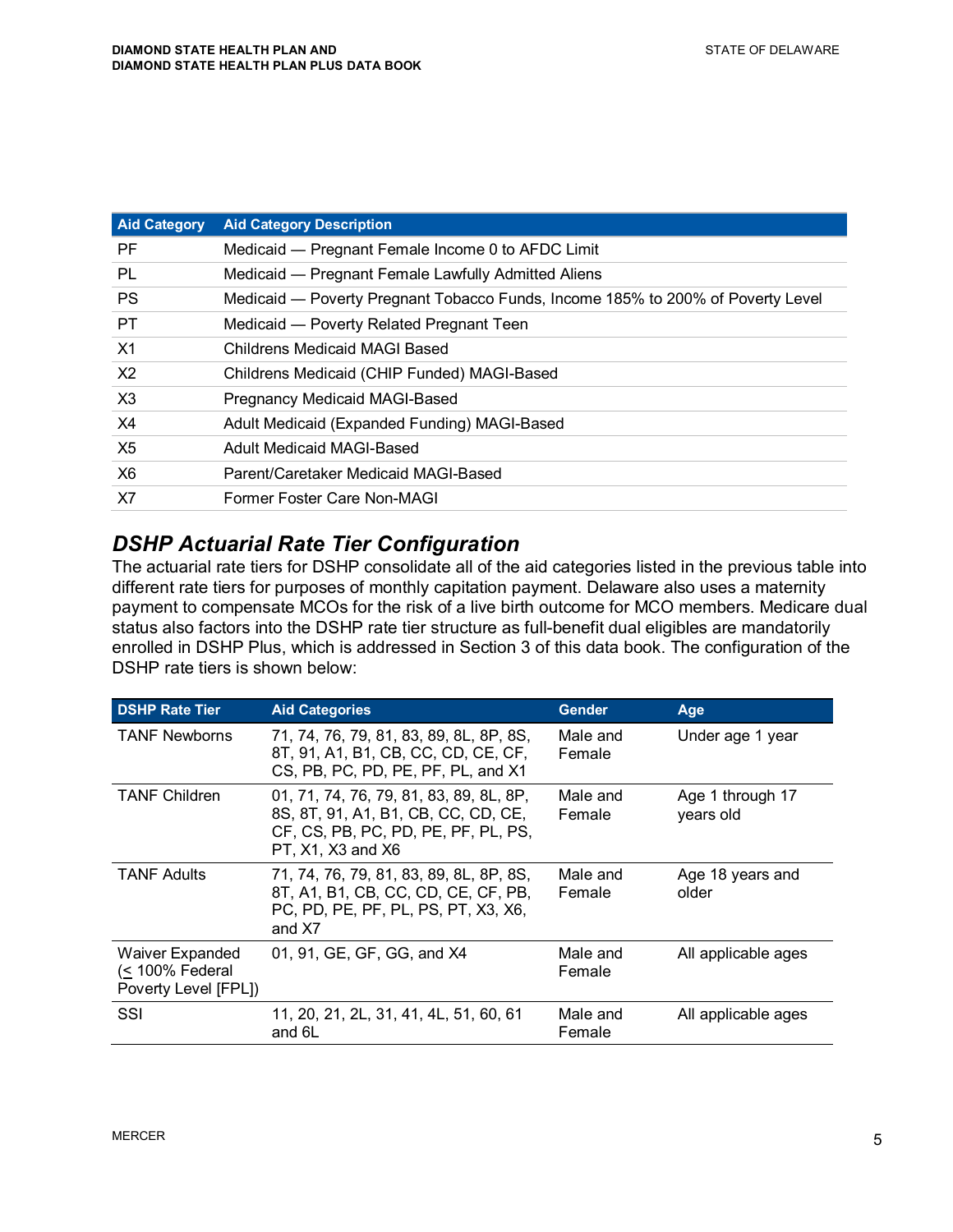| <b>DSHP Rate Tier</b>                                     | <b>Aid Categories</b>                                                                                                                               | <b>Gender</b>      | Age                            |
|-----------------------------------------------------------|-----------------------------------------------------------------------------------------------------------------------------------------------------|--------------------|--------------------------------|
| <b>CHIP</b>                                               | KI, KJ, KM, KQ and X2. X2 is a new aid<br>category code that will be used to<br>designate CHIP kids who switched to<br>Medicaid status per the ACA. | Male and<br>Female | All applicable ages            |
| <b>ACA Expansion</b><br>19-49 Females<br>(> 100-138% FPL) | X <sub>5</sub>                                                                                                                                      | Female             | Age 19 through 49<br>years old |
| <b>ACA Expansion</b><br>19-49 Male<br>(> 100-138% FPL)    | X <sub>5</sub>                                                                                                                                      | Male               | Age 19 through 49<br>years old |
| <b>ACA Expansion</b><br>$50 - 64$<br>(> 100-138% FPL)     | X <sub>5</sub>                                                                                                                                      | Male and<br>Female | Age 50 through 64<br>years old |
| <b>Maternity Care</b><br>Payment                          | Any applicable aid category                                                                                                                         | Female             | All applicable ages            |

All rate tiers, except the three ACA expansion tiers, are developed and paid separately for enrollees in each of Delaware's three counties: New Castle, Kent, and Sussex based on county of residence. The three ACA expansion rate tiers are developed and paid on a statewide level. This structure may be evaluated and modified in the future.

The maternity care payment is made for women delivering in all categories of aid and one payment is made per live birth delivery (C-section or vaginal), regardless of the number of births. The maternity payment is a lump-sum payment intended to reflect the risk of only the mother's claims 90 days prior to the delivery and the delivery event.

#### *Excluded Populations*

DSHP Plus includes additional populations that are not covered under DSHP. However, there are several distinct populations excluded from managed care altogether. Populations excluded from the managed care program include the following:

- Community-based individuals who meet ICF/MR level of care (under the DDDS/MR 1915c Waiver).
- Individuals residing in ICF/MRs (i.e., Stockley Center and Mary Campbell Center).
- Individuals who meet the Federal definition of an "inmate of a public institution," unless the individual is an inpatient in a hospital other than the State Department of Corrections (DOC) infirmary per the exception permitted under 42 CFR 435.1010.
- Aliens who are only eligible for Medicaid to treat an Emergency Medical Condition under Section 1903(v)(2) of the Social Security Act.
- Adults eligible for Delaware Medicaid who were residing outside of the State of Delaware in a nursing facility as of April 1, 2012 as long as they remain in an out-of-state facility.
- Individuals who choose to participate in PACE.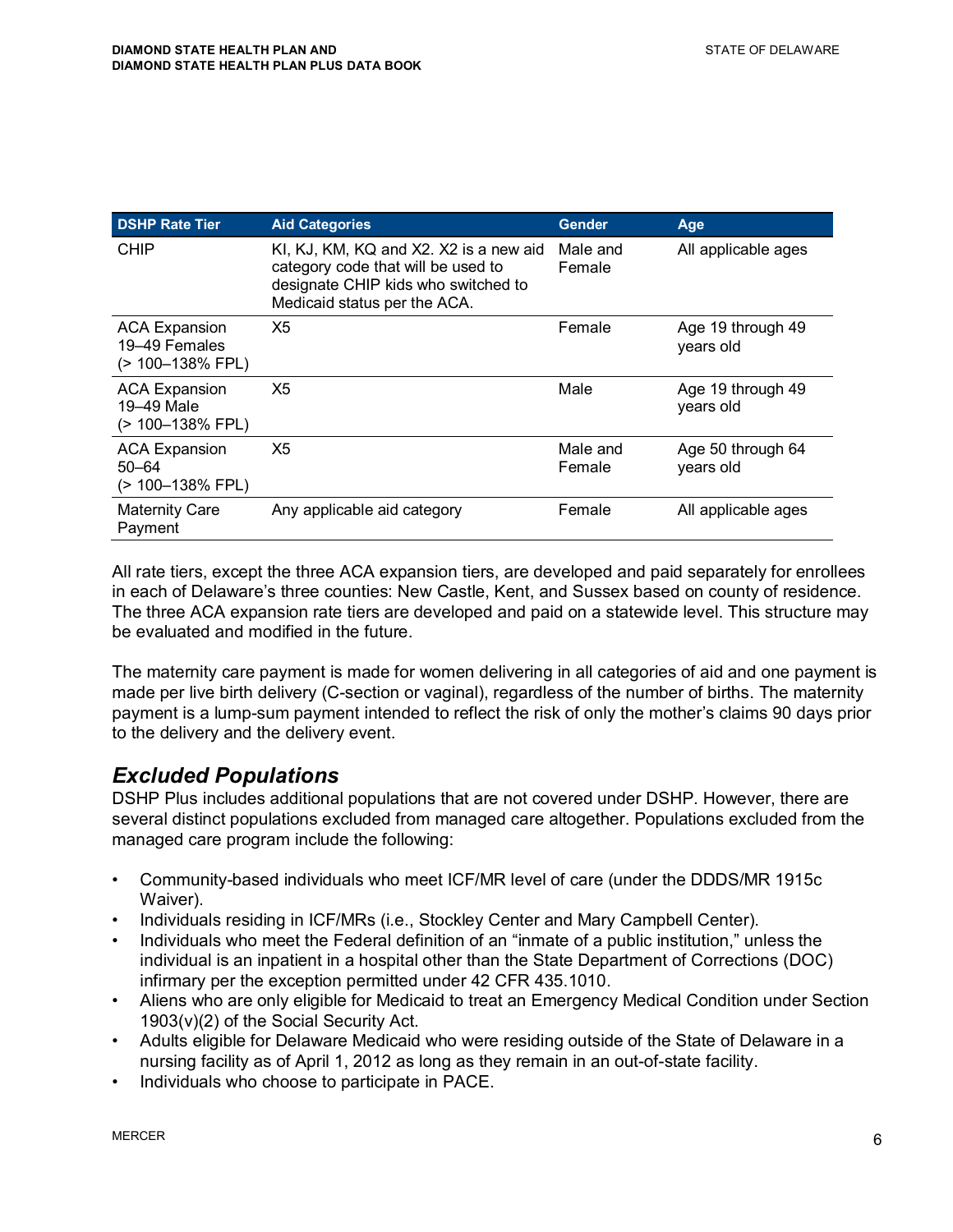- Individuals receiving Medicare cost sharing only (i.e., Qualified Medicare Beneficiaries, Specified Low Income Medicare Beneficiaries, Qualifying Individuals and Qualified and Disabled Working Individuals).
- Presumptively eligible pregnant women.
- Individuals in the Breast and Cervical Cancer Program for Uninsured Women.
- Individuals in the 30 Day Acute Care Hospital Program.
- Individuals eligible only for programs paid for by State general funds (e.g., Chronic Renal Disease Program, Delaware Prescription Assistance Program).

#### **DSHP Covered Services**

For individuals covered by DSHP, the MCOs will have responsibility for the coordination and provision of an array of acute and behavioral health services per the managed care contract. The MCOs have the ability to develop creative and innovative solutions to care for their members (i.e., provide other cost-effective services) as long as the contractually required Medicaid services are covered.

The following table provides a summary of the medical services DSHP members are eligible for and the MCOs will be contractually responsible to provide and effectively coordinate. Users of this data book seeking more information on DSHP services should refer to information concerning the DSHP benefit package in the MCO contract.

| <b>General Category of Service</b>                             |
|----------------------------------------------------------------|
| Inpatient Hospital                                             |
| Nursing Facility (limited number of days)                      |
| Institute for Mental Disease (IMD) Facilities                  |
| <b>Family Planning Services</b>                                |
| <b>Outpatient Hospital and Other Clinics</b>                   |
| <b>Emergency Room</b>                                          |
| Physicians/Specialists                                         |
| Mental Health and Substance Use Disorder Services <sup>3</sup> |
| Home Health Care                                               |
| Hospice                                                        |
| <b>Therapy Services</b>                                        |
| Durable Medical Equipment (DME) and Supplies                   |
| Lab and Radiology                                              |
| <b>Private Duty Nursing</b>                                    |
| Ambulance                                                      |

 $3$  For certain adults participating in the State's PROMISE behavioral health program, the State will cover some behavioral health services via FFS.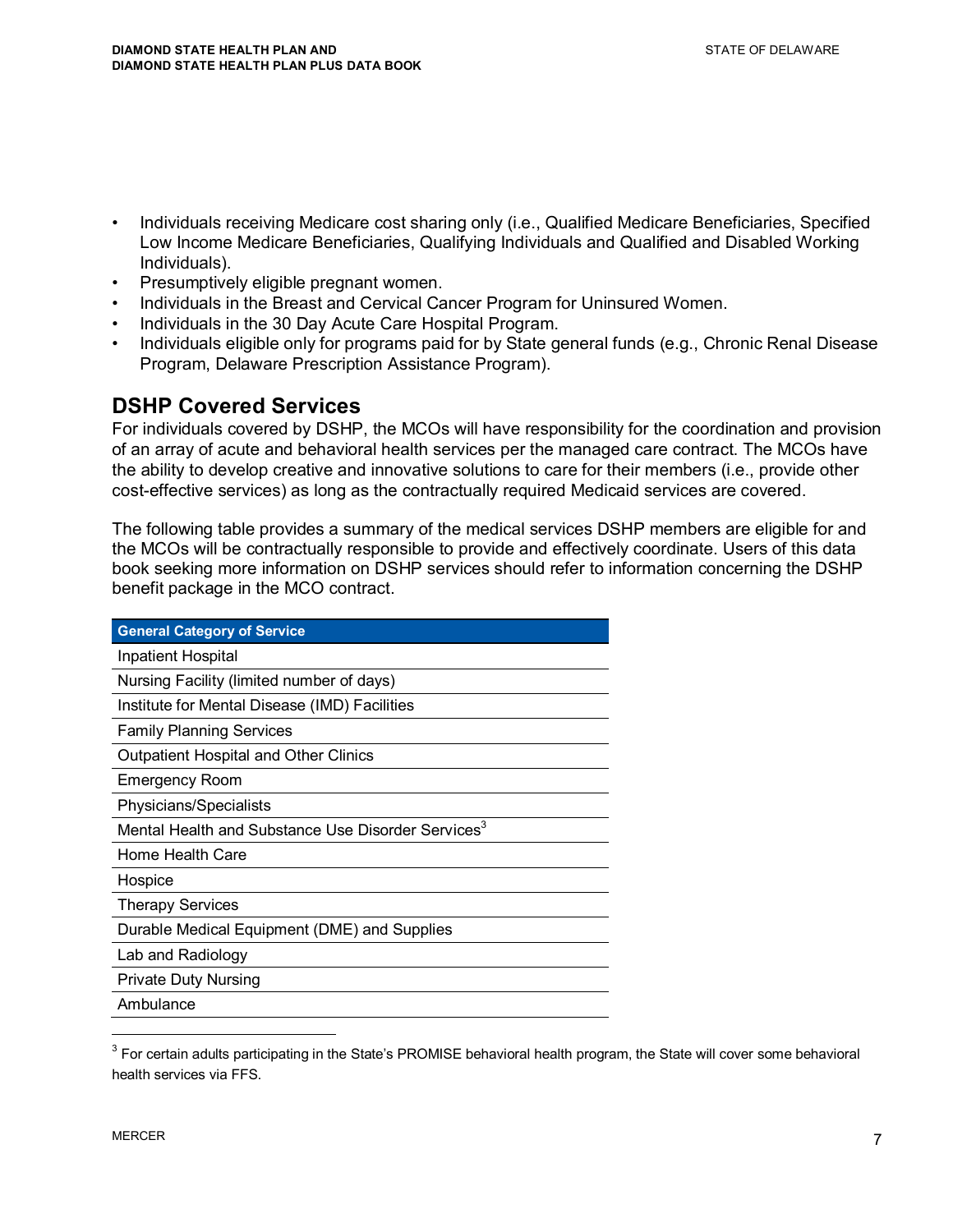#### **General Category of Service**

#### **Pharmacy**

School-Based Wellness Center Clinics

#### *Services Excluded from or Limited in DSHP*

The following services are either excluded from DSHP or the MCOs will have limited responsibility. Please refer to the MCO contract for more information on benefits provided by the State:

- Dental services for children, other than oral surgery, are excluded from DSHP.
- Day habilitation services for individuals with DD, provided under the Rehab Option.
- Prescribed pediatric extended care (PPEC) services for children with severe disabilities.
- Specialized services for nursing facility residents.
- Employment services and related supports provided through the Pathways program for eligible individuals.
- Non-emergency medical transportation.<sup>4</sup>
- Certain behavioral health/substance abuse services applicable to adults participating in the State's new PROMISE program.<sup>5</sup>

For the FFS wraparound services, the State will reimburse the billing provider directly. Although the MCOs are not responsible for directly furnishing wraparound services, the MCOs will be responsible for coordinating the overall delivery of care with both participating and non-participating providers and State personnel whenever one of its members requires Medicaid benefits provided by the State consistent with the requirements of the managed care contract.

<sup>&</sup>lt;sup>4</sup> CHIP kids receive the same benefit package as Medicaid except non-emergency medical transportation is not a covered service under the State's CHIP Title XXI program.

<sup>&</sup>lt;sup>5</sup> Refer to MCO contract for more details on the responsibilities of the MCO to coordinate with the PROMISE program.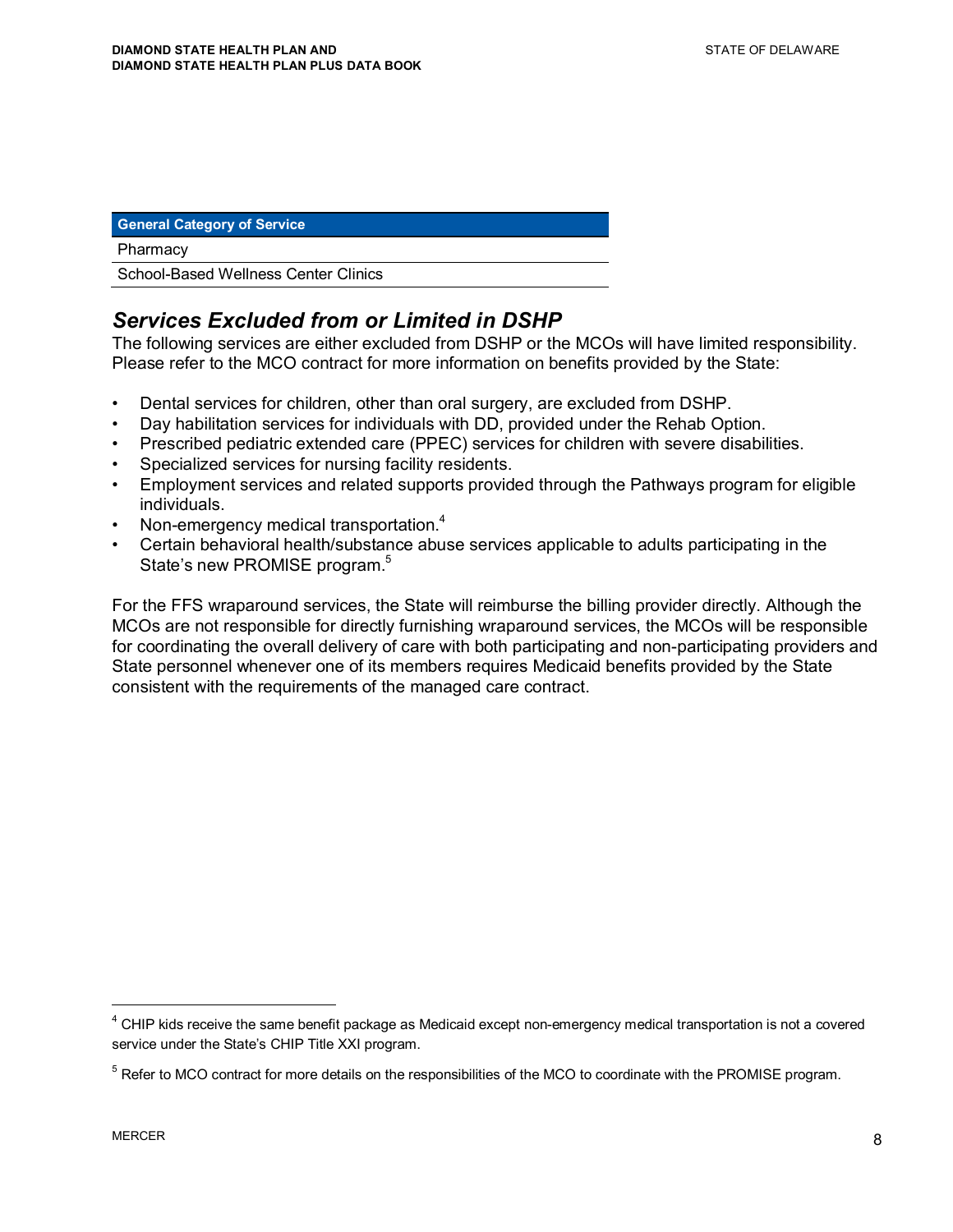## DSHP Plus Populations and Services

DSHP Plus covers additional populations and services not covered under DSHP.

#### **DSHP Plus Covered Populations**

The DSHP Plus covered populations are comprised of two main groups:

- Individuals who meet the State's medical and financial requirements for Medicaid institutional level-of-care; or
- Individuals who do not meet the State requirements for Medicaid institutional level-of-care, but satisfy other requirements for inclusion under DSHP Plus.

Within these two main population groups, individuals may or may not also have benefits through the separate federal Medicare program under Part A, B, or D. One of the objectives of DSHP Plus is to integrate Medicare and Medicaid services to achieve a better coordinated system of care. While DSHP Plus does not change or impact Medicare, it is a step in the direction of creating a more organized and simplified system of care for consumers. Accordingly, individuals who are dually entitled to and receive health care benefits through both Medicare and Medicaid are included in DSHP Plus. Because of their eligibility to obtain medical services through both Medicare and Medicaid, these individuals are commonly referred to as "full-benefit dual eligibles".<sup>6</sup> Conversely, individuals who do not have Medicare benefits are often referred to as "non-dual eligibles". For purposes of this data book and the resulting DSHP Plus capitation rates, an individual is considered a full-benefit dual eligible if the individual has Medicaid and any combination of Medicare coverage under Part A, B, or D.

Specific individuals who meet the State's Medicaid requirements for institutional level-of-care are included in DSHP Plus and were identified in the historical FFS data as either:

- A resident of a nursing facility (NF), including pediatric nursing facilities.
- A participant in either the State's Elderly & Physically Disabled (E&D) waiver or AIDS HCBS waiver. $<sup>7</sup>$ </sup>

 $^6$  Individuals with Medicare, who are not entitled to Medicaid's medical services benefits, may still obtain some limited assistance from Medicaid in paying Medicare's premiums, deductibles, and/or cost sharing. These individuals are commonly referred to as partial dual eligibles and are excluded from DSHP Plus.

 $^7$  Under an 1115 waiver amendment, the State subsumed operating authority for the respective E&D and AIDS waiver programs under the 1115 waiver and; therefore, separate 1915(c) HCBS waiver authorities are no longer needed.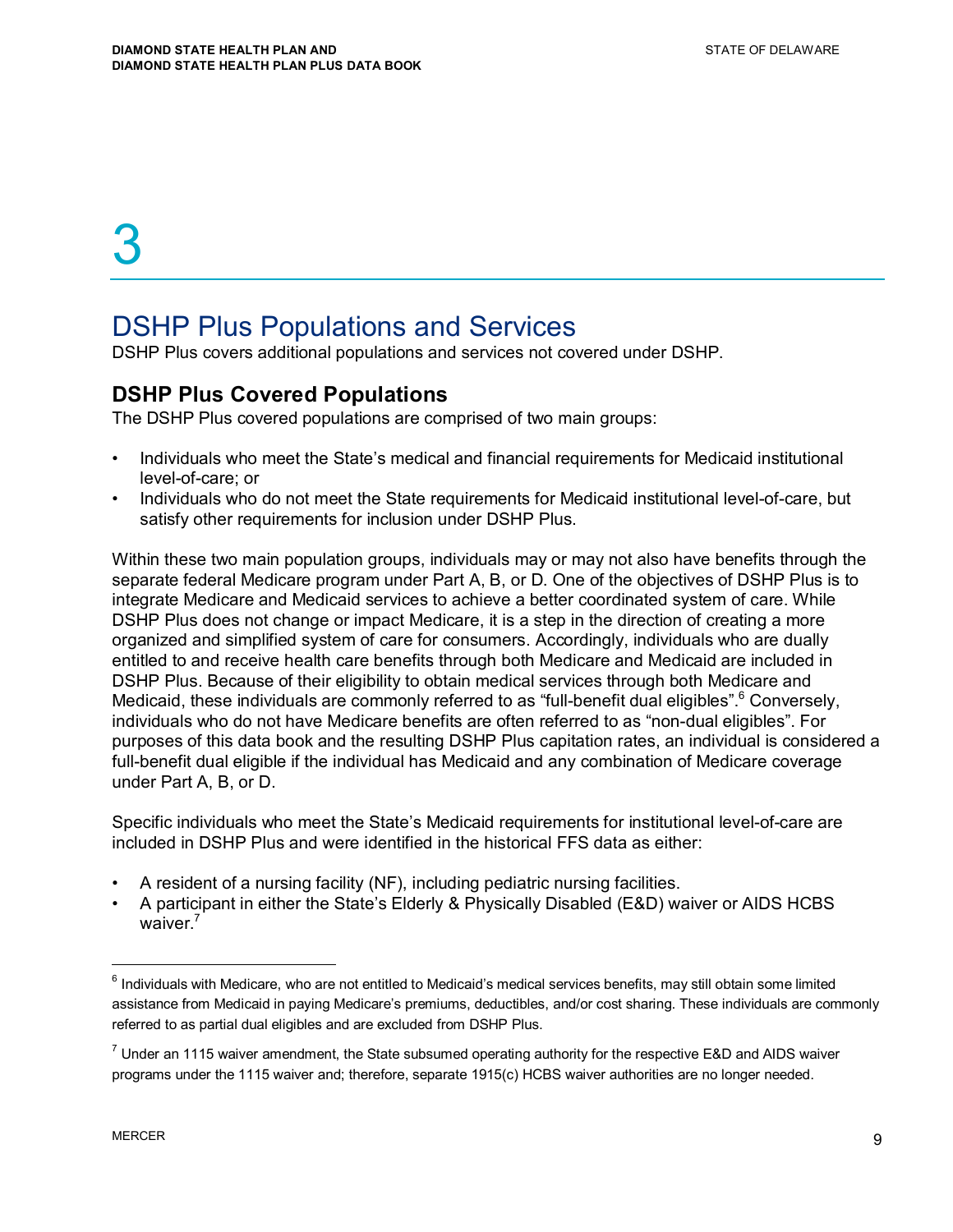• Eligible under aid category D1-Limited Long-Term Care. Individuals with aid category D1 are NF residents, but are ineligible for Medicaid payment of the NF residential costs (e.g., room and board) due to a penalty period for asset transfers. After the penalty period is satisfied, the individual will transition to a different aid category as applicable. There were very few individuals under aid category D1 in the historical FFS data.

Prior to December 2010, the State operated three separate HCBS waivers serving the E&D: E&D, Assisted Living, and Acquired Brain Injury. In December 2010, the State received permission from CMS to consolidate these three HCBS waivers into one waiver, referred to as the E&D waiver. Throughout this data book, unless otherwise specified, any reference to the E&D waiver is a reference to these three HCBS waivers, collectively.

Individuals in DSHP Plus who do not meet the State's requirements for institutional level-of-care are often referred to as a "community well" group because these individuals do not receive the Medicaidfunded long-term services and supports (LTSS) that the E&D population receive. The term "community well" is only used to help in distinguishing the level-of-care population from the non-levelof-care population, and is not meant to imply that individuals who do not or have not yet satisfied the State's requirements for institutional level-of-care, are not in need of intensive Medicaid services and supports. Individuals who do not meet the State's institutional level-of-care need criteria and were not already enrolled in DSHP were part of the April 1, 2012 DSHP Plus implementation. These individuals were identified in the historical FFS data as one of the following:

- A full-benefit dual eligible who was not in a nursing home, E&D HCBS waiver, or AIDS HCBS waiver; or
- Eligible for Medicaid benefits under the Medicaid for Workers with Disabilities (MWD), regardless of dual eligibility status; or
- Individuals with aid category D1-Limited Long-Term Care regardless of dual eligibility status

A key financial difference between the institutional level-of-care need and community well populations is the relative impact Medicare has in paying for certain services. Medicare primarily covers only preventive and acute services (e.g., hospital, physician and pharmacy services), but Medicare provides very little (if any) coverage for long-term care services such as extended care in a NF, or the type of HCBS that were available under the State's E&D or AIDS waiver programs. Furthermore, for services that may be eligible for payment by both Medicare and Medicaid, Medicare pays first and then Medicaid pays the co-insurance and deductible; for Medicare Part B claims, Medicaid pays the difference between what Medicare paid and the Medicaid allowable amount, if greater than the Medicare allowed amount.<sup>8</sup> Therefore, the impact of Medicare in reducing the Medicaid expenditures is most pronounced in the community well population group, because this group does not receive the type of Medicaid-funded LTSS that would typically create a large average expenditure. Conversely,

 $^8$  Medical services that are potentially subject to payment by both Medicare and Medicaid are commonly referred to as "cross-over" claims. The MCOs are responsible for cross-over claims in DSHP Plus.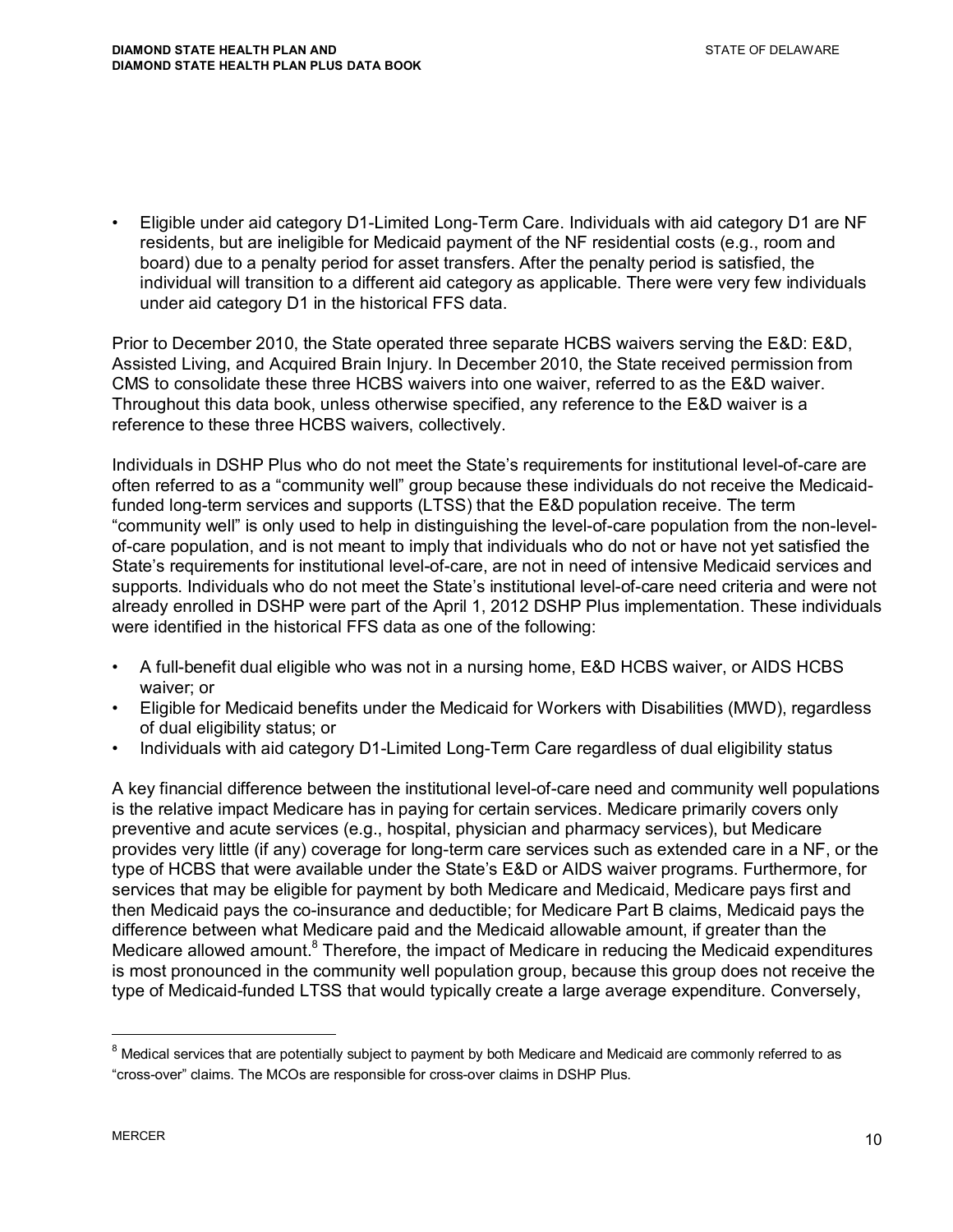the institutional level-of-care need population has a disproportionately higher share of LTSS paid for by Medicaid and, thus, a relatively high average cost.

The complete list of Medicaid aid categories that are mandatorily enrolled in DSHP Plus is shown in the following table. Note: nearly all of the non-institutionalized and non-HCBS waiver aid categories (e.g., 11, 51, 60, 61, and 71) are included in the DSHP program if the individual does not have Medicare coverage.<sup>9</sup> Full benefit duals with these aid categories are included as part of DSHP Plus.

| <b>Aid Category Description</b>                                |
|----------------------------------------------------------------|
| Medicaid - GA, Non-Grant Regular, Non-Institutionalized        |
| Medicaid - SSI Aged, Grant Regular, Non-Institutionalized      |
| Medicaid - SSI Aged, Grant Institutionalized                   |
| Medicaid - SSI Aged, Grant Elderly/Disabled HCBS Waiver        |
| Medicaid - SSI Aged, Grant AIDS HCBS Waiver                    |
| Medicaid - SSI Aged, Grant Assisted Living HCBS Waiver         |
| Medicaid - SSI Aged, 1619B                                     |
| Medicaid - SSI Aged, Non-Grant Regular, Non-Institutionalized  |
| Medicaid - SSI Aged, Non-Grant Institutionalized               |
| Medicaid - SSI Aged, Non-Grant Elderly/Disabled HCBS Waiver    |
| Medicaid - SSI Aged, Non-Grant Institutionalized (>SSI)        |
| Medicaid - SSI Aged, Non-Grant AIDS HCBS Waiver                |
| Medicaid - SSI Aged, Non-Grant Lawfully Admitted Aliens        |
| Medicaid - SSI Aged, Non-Grant Assisted Living HCBS Waiver     |
| Medicaid - SSI Blind, Grant Regular, Non-Institutionalized     |
| Medicaid - SSI Blind, Grant Institutionalized                  |
| Medicaid - SSI Blind, Non-Grant Regular, Non-Institutionalized |
| Medicaid - SSI Blind, Non-Grant Institutionalized              |
| Medicaid - SSI Blind, Non-Grant Institutionalized (>SSI)       |
| Medicaid - SSI Blind, Non-Grant Lawfully Admitted Aliens       |
| Medicaid - SSI Disabled, Grant Regular, Non-Institutionalized  |
| Medicaid - SSI Disabled, Grant Institutionalized               |
| Medicaid - SSI Disabled, Grant Elderly/Disabled HCBS Waiver    |
| Medicaid - SSI Disabled, Grant AIDS HCBS Waiver                |
| Medicaid - SSI Disabled, Grant Assisted Living HCBS Waiver     |
|                                                                |

 $9$  The J-series and D1 aid categories are excluded from DSHP, regardless of dual status.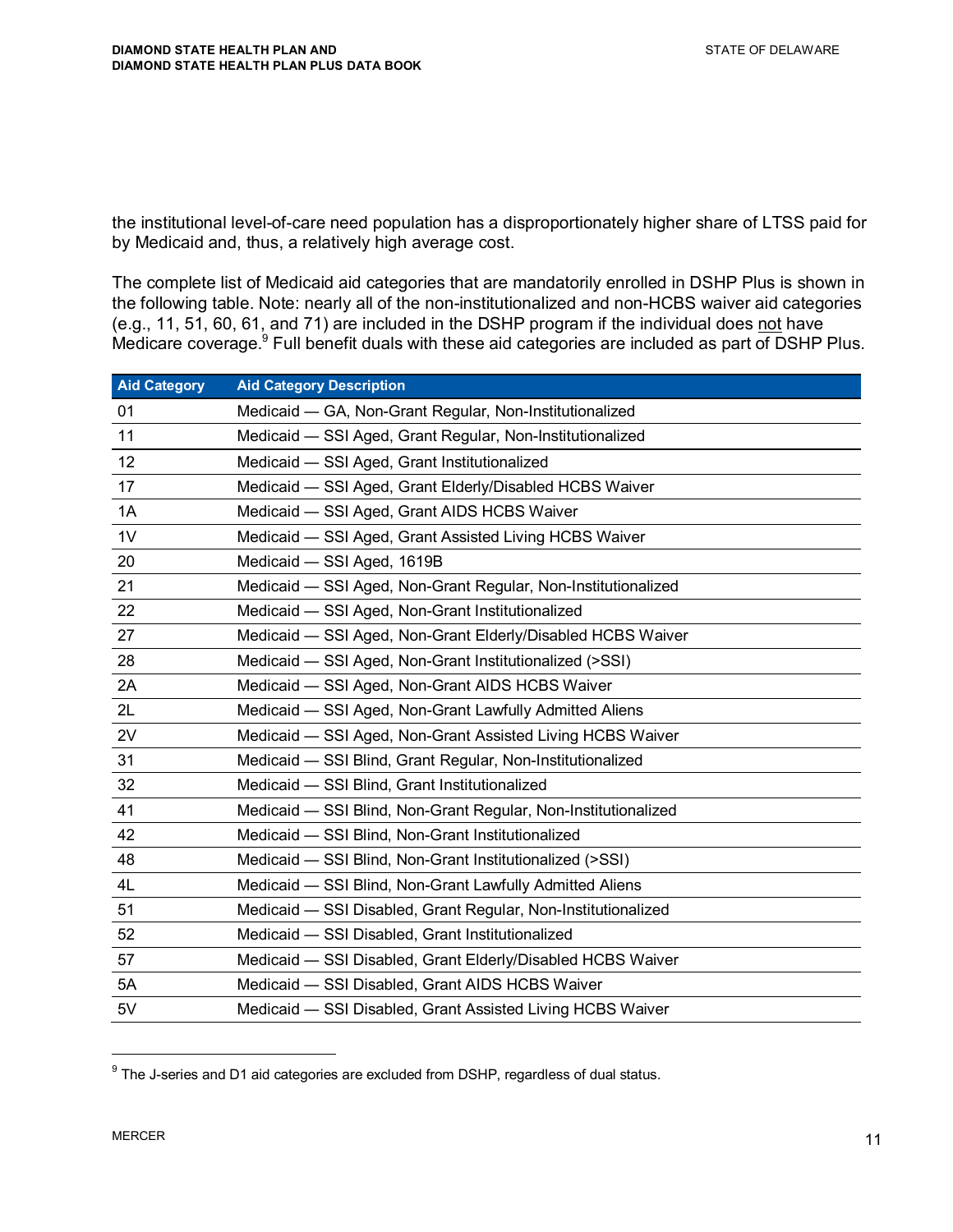| <b>Aid Category</b>    | <b>Aid Category Description</b>                                                    |
|------------------------|------------------------------------------------------------------------------------|
| 60                     | Medicaid - SSI Disabled, 1619B                                                     |
| 61                     | Medicaid - SSI Disabled, Non-Grant Regular, Non-Institutionalized                  |
| 62                     | Medicaid - SSI Disabled, Non-Grant Institutionalized                               |
| 67                     | Medicaid - SSI Disabled, Non-Grant Elderly/Disabled HCBS Waiver                    |
| 68                     | Medicaid - SSI Disabled, Non-Grant Institutionalized (>SSI)                        |
| 6A                     | Medicaid - SSI Disabled, Non-Grant AIDS HCBS Waiver                                |
| 6L                     | Medicaid - SSI Disabled, Non-Grant Lawfully Admitted Aliens                        |
| 6V                     | Medicaid - SSI Disabled, Non-Grant Assisted Living HCBS Waiver                     |
| 71                     | Medicaid - AFDC Or Foster Child Grant Regular, Non-Institutionalized               |
| 74                     | Medicaid - AFDC Or Foster Child Grant AFDC-Related Foster Child                    |
| 76                     | Medicaid - AFDC Or Foster Child Grant Non-AFDC Related Foster Child                |
| 79                     | Medicaid - AFDC Or Foster Child Grant Cuban, Vietnamese Or Other Refugee           |
| 81                     | Medicaid - AFDC Or Foster Child Non-Grant Regular, Non-Institutionalized           |
| 82                     | Medicaid - AFDC Or Foster Child Non-Grant Institutionalized                        |
| 83                     | Medicaid - AFDC Or Foster Child Non-Grant Percent Poverty (>AFDC)                  |
| 89                     | Medicaid — AFDC Or Foster Child Non-Grant Cuban, Vietnamese Or Other Refugee       |
| 8L                     | Medicaid - AFDC Or Foster Child Non-Grant Lawfully Admitted Aliens                 |
| 8P                     | Medicaid - AFDC Or Foster Child Non-Grant Infants In Private Agencies For Adoption |
| 8S                     | Medicaid - AFDC Or Foster Child Non-Grant Sanctioned Individuals                   |
| 8T                     | Medicaid - AFDC Or Foster Child Non-Grant Pregnant Teens                           |
| 91                     | Medicaid - GA, Grant Regular, Non-Institutionalized                                |
| 9G                     | Medicaid - GA First Health                                                         |
| A <sub>1</sub>         | Medicaid - IV-E Adoption Assistance Regular, Non-Institutionalized                 |
| <b>B1</b>              | Medicaid - State Adoption Subsidy Regular, Non-Institutionalized                   |
| B <sub>2</sub>         | Medicaid - State Adoption Subsidy, Institutionalized                               |
| CB                     | Medicaid - Child, Under 19 Income 160% To 185% Of Poverty Level                    |
| CC                     | Medicaid - Child, Under 19 Income 133% To 160% Of Poverty Level                    |
| CD                     | Medicaid - Child, Under 19 Income 100% To 133% Of Poverty Level                    |
| <b>CE</b>              | Medicaid - Child, Under 19 Income AFDC Limit To 100% Of Poverty Level              |
| $\mathsf{C}\mathsf{F}$ | Medicaid - Child, Under 19 Income 0 To AFDC Limit                                  |
| CS                     | Medicaid — Poverty Infant Tobacco Funds, Income 185% To 200% Of Poverty Level      |
| D <sub>1</sub>         | Medicaid - Limited Long Term Care Medicaid                                         |
| J <sub>1</sub>         | MWD Level 1 (Up To 100% FPL)                                                       |
| J2                     | MWD Level 2 (101-125% FPL)                                                         |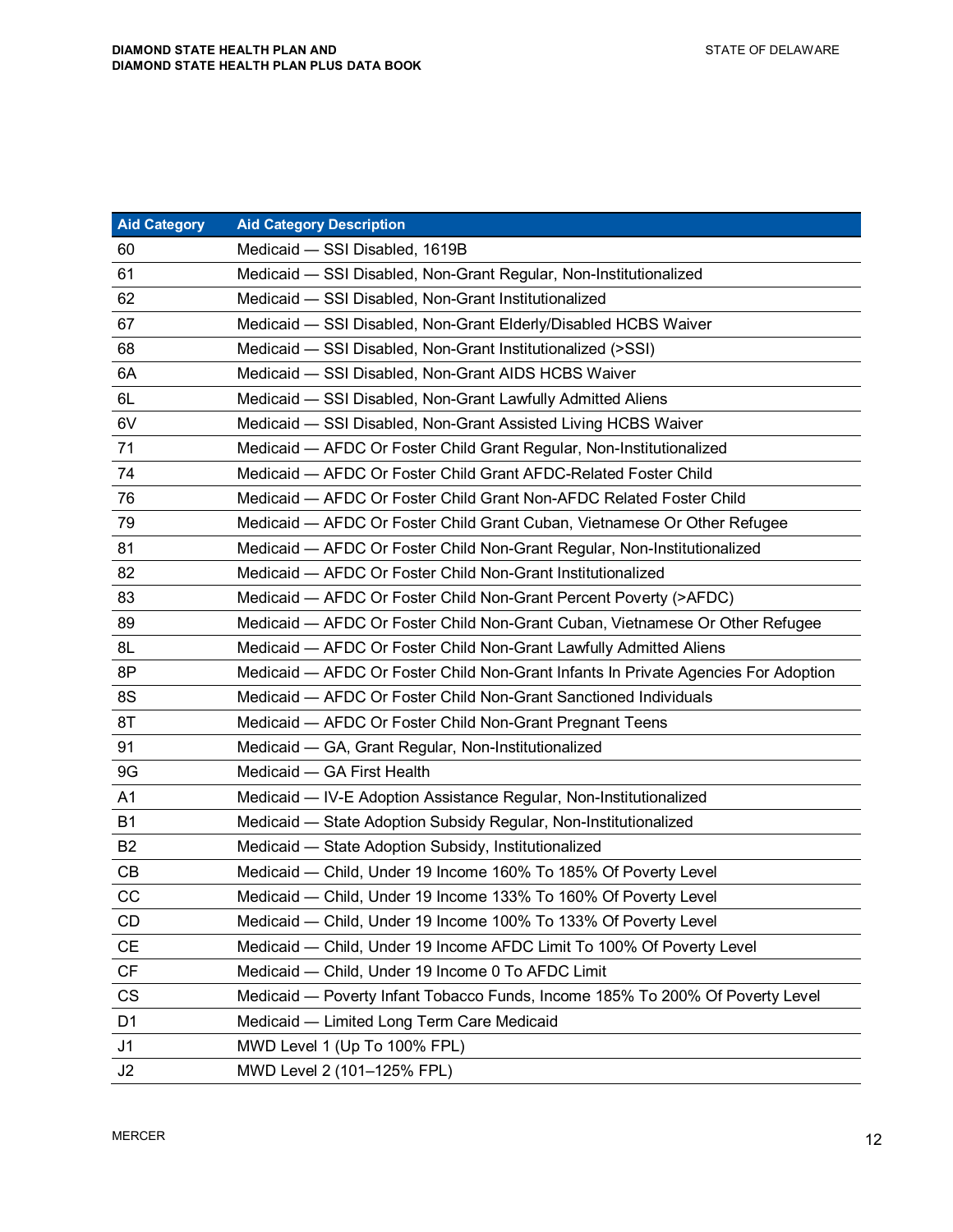| <b>Aid Category</b> | <b>Aid Category Description</b>                                                 |
|---------------------|---------------------------------------------------------------------------------|
| J3                  | MWD Level 3 (126-150% FPL)                                                      |
| J <sub>4</sub>      | MWD Level 4 (151-175% FPL)                                                      |
| J5                  | MWD Level 5 (176-200% FPL)                                                      |
| J <sub>6</sub>      | MWD Level 6 (201-225% FPL)                                                      |
| J7                  | MWD Level 7 (226-250% FPL)                                                      |
| J8                  | MWD Level 8 (251-275% FPL)                                                      |
| <b>PB</b>           | Medicaid — Pregnant Female Income 160% To 185% Of Poverty Level                 |
| <b>PC</b>           | Medicaid - Pregnant Female Income 133% To 160% Of Poverty Level                 |
| <b>PD</b>           | Medicaid — Pregnant Female Income 100% To 133% Of Poverty Level                 |
| <b>PE</b>           | Medicaid - Pregnant Female Income AFDC Limit To 100% Of Poverty Level           |
| <b>PF</b>           | Medicaid - Pregnant Female Income 0 To AFDC Limit                               |
| <b>PL</b>           | Medicaid - Pregnant Female Lawfully Admitted Aliens                             |
| <b>PS</b>           | Medicaid - Poverty Pregnant Tobacco Funds, Income 185% To 200% Of Poverty Level |
| <b>PT</b>           | Medicaid - Poverty Related Pregnant Teen                                        |
| W <sub>1</sub>      | Acquired Brain Injury HCBS Waiver Regular, Non-Institutionalized                |
| W <sub>2</sub>      | Acquired Brain Injury HCBS Waiver Institutionalized                             |
| X1                  | <b>Childrens Medicaid MAGI Based</b>                                            |
| X <sub>2</sub>      | Childrens Medicaid (CHIP Funded) MAGI-Based                                     |
| X3                  | Pregnancy Medicaid MAGI-Based                                                   |
| X <sub>6</sub>      | Parent/Caretaker Medicaid MAGI-Based                                            |
| X <sub>7</sub>      | Former Foster Care Non-MAGI                                                     |

#### *DSHP Plus Actuarial Rate Tier Configuration*

The actuarial rate tiers for the DSHP Plus program consolidate all of the aid categories listed in the previous table into different rate tiers that the State uses for monthly capitation payment purposes. Medicare dual status also factors into the rate tier structure. The aid categories and dual status included in each respective DSHP Plus rate tier are shown below: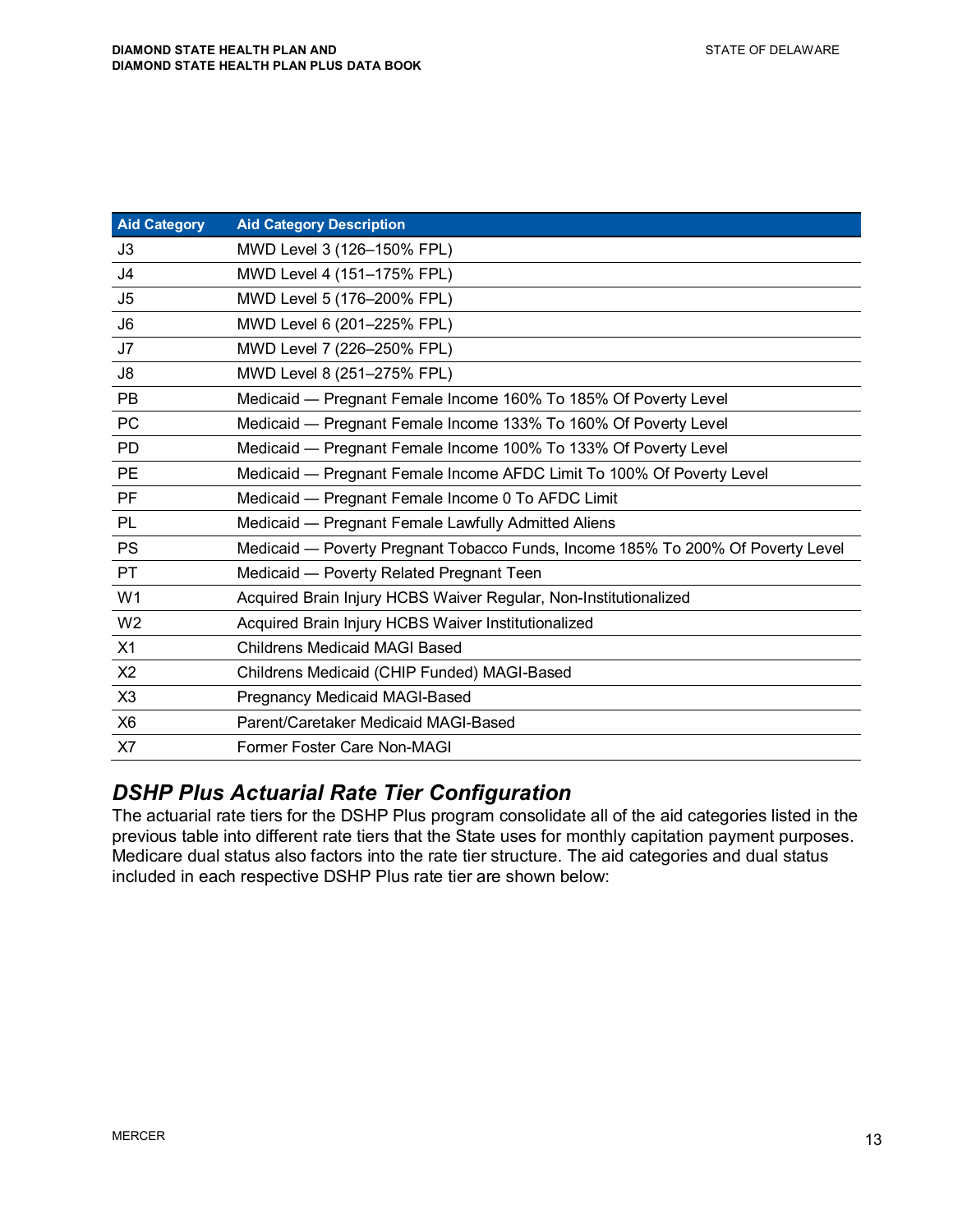| <b>DSHP Plus Rate tier</b> | <b>Aid categories</b>                                                                                       | <b>Gender</b>      | Age                       | <b>Dual Status</b>                                                                                                                                                              |
|----------------------------|-------------------------------------------------------------------------------------------------------------|--------------------|---------------------------|---------------------------------------------------------------------------------------------------------------------------------------------------------------------------------|
| NF/HCBS Dual               | 12, 22, 28, 32, 42, 48, 52,<br>62, 68, 82, 1V, 2V, 5V, 6V,<br>W1, W2, 1A, 2A, 5A, 6A,<br>17, 27, 57, and 67 | Male and<br>Female | All<br>applicable<br>ages | Dual: Any combination of<br>Medicare Part A, B, or D.                                                                                                                           |
| NF/HCBS Non-Dual           | 12, 22, 28, 32, 42, 48, 52,<br>62, 68, 82, 1V, 2V, 5V, 6V,<br>W1, W2, 1A, 2A, 5A, 6A,<br>17, 27, 57, and 67 | Male and<br>Female | All<br>applicable<br>ages | Non-Dual: Does not have any<br>combination of Medicare Part<br>A, B, or D.                                                                                                      |
| <b>Community Well</b>      | All other aid categories<br>eligible for DSHP Plus                                                          | Male and<br>Female | All<br>applicable<br>ages | Have coverage under<br>Medicare Part A, B, or D,<br>except for the J-series or D1<br>aid categories. J-series or D1<br>aid categories may or may<br>not have Medicare coverage. |

#### *Excluded Populations*

DSHP Plus includes additional populations that are not covered under DSHP. However, there are several distinct populations excluded from managed care altogether. As noted previously, populations excluded from the managed care program include the following:

- Community-based individuals who meet ICF/MR level of care (under the DDDS/MR 1915c Waiver).
- Individuals residing in ICF/MRs (i.e., Stockley Center and Mary Campbell Center).
- Individuals who meet the Federal definition of an "inmate of a public institution," unless the individual is an inpatient in a hospital other than the State Department of Corrections (DOC) infirmary per the exception permitted under 42 CFR 435.1010.
- Aliens who are only eligible for Medicaid to treat an Emergency Medical Condition under Section 1903(v)(2) of the Social Security Act.
- Adults eligible for Delaware Medicaid who were residing outside of the State of Delaware in a nursing facility as of April 1, 2012 as long as they remain in an out-of-state facility.
- Individuals who choose to participate in PACE.
- Individuals receiving Medicare cost sharing only (i.e., Qualified Medicare Beneficiaries, Specified Low Income Medicare Beneficiaries, Qualifying Individuals and Qualified and Disabled Working Individuals).
- Presumptively eligible pregnant women.
- Individuals in the Breast and Cervical Cancer Program for Uninsured Women.
- Individuals in the 30 Day Acute Care Hospital Program.
- Individuals eligible only for programs paid for by State general funds (e.g., Chronic Renal Disease Program, Delaware Prescription Assistance Program).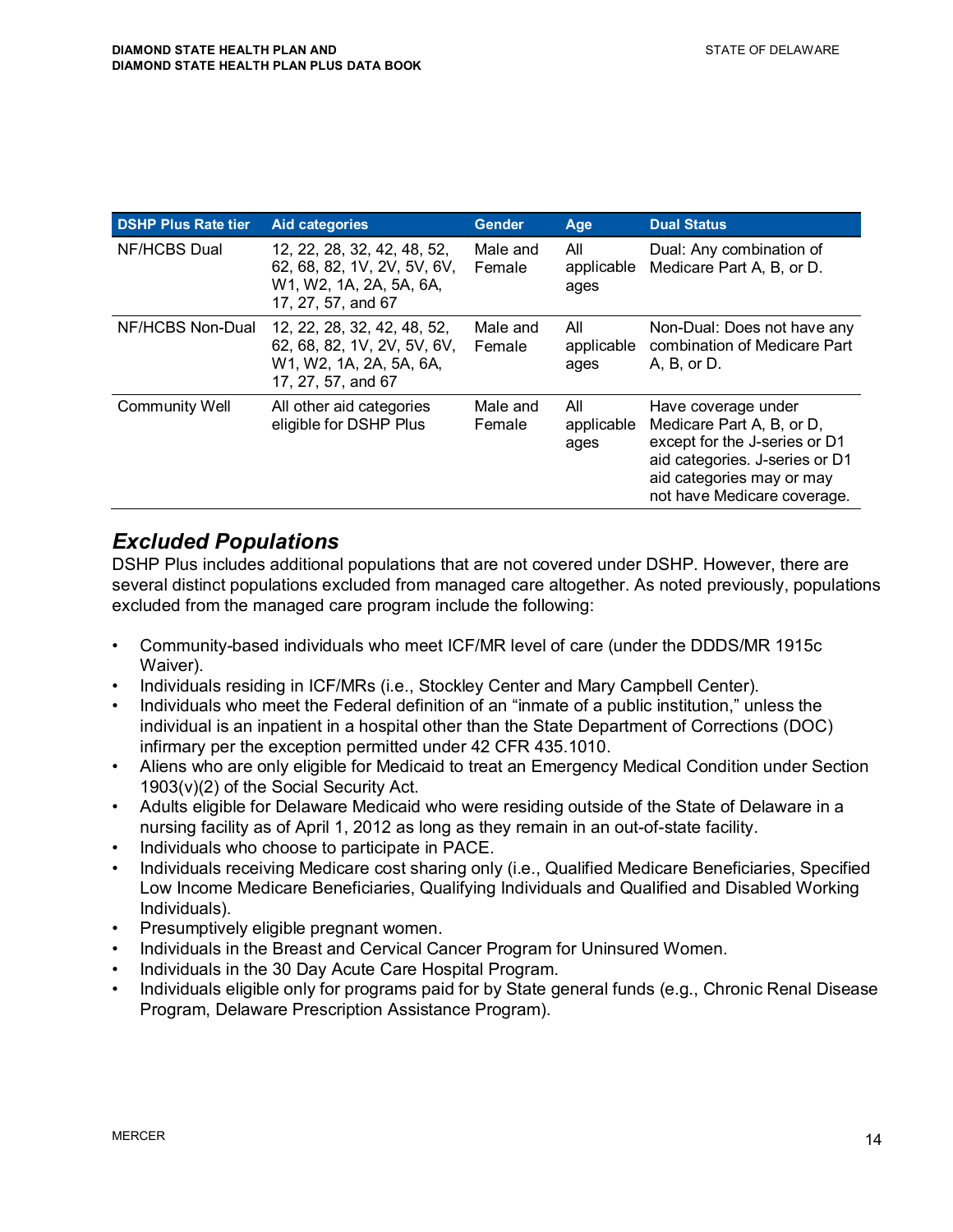#### **DSHP Plus Covered Services**

For individuals covered by DSHP Plus, the MCOs will have responsibility for the coordination and provision of an array of Medicaid acute, behavioral health, and LTSS. This data book includes historical cost and utilization data on the Medicaid services that the MCOs are responsible for in DSHP Plus.

The following table lists the Medicaid services included in this data book. Users of this data book seeking more information on DSHP Plus services should refer to information concerning the DSHP Plus benefit package in the MCO contract. For DSHP Plus members, the MCOs will cover all the same acute/behavioral health services as in DSHP (i.e., the DSHP benefit package). Additionally, the MCOs will be responsible for the provision and effective coordination of Medicaid LTSS (i.e., the DSHP Plus LTC benefit package) for the DSHP Plus populations, respectively, per the requirements of the managed care contract. The MCOs have the ability to develop creative and innovative solutions to care for their members (i.e., provide other cost-effective services) as long as the contractually required Medicaid services are covered.

| <b>General Category of Service</b>                               |  |  |  |  |
|------------------------------------------------------------------|--|--|--|--|
| DSHP benefit package                                             |  |  |  |  |
| <b>Additional Medicaid LTSS (for applicable populations)</b>     |  |  |  |  |
| Nursing Facility (beyond DSHP benefit package limit)             |  |  |  |  |
| Home- and Community-Based Services                               |  |  |  |  |
| Transitional support services*                                   |  |  |  |  |
| Adult day services                                               |  |  |  |  |
| Assisted living                                                  |  |  |  |  |
| Case management                                                  |  |  |  |  |
| Cognitive services                                               |  |  |  |  |
| Day habilitation services                                        |  |  |  |  |
| Medical equipment and supplies                                   |  |  |  |  |
| Personal care/homemaker services**                               |  |  |  |  |
| Personal emergency response systems**                            |  |  |  |  |
| Respite care services**                                          |  |  |  |  |
| Support for participant direction (for personal care services)** |  |  |  |  |
| Home modifications***                                            |  |  |  |  |
| Home-delivered meals***                                          |  |  |  |  |
| Mental health services                                           |  |  |  |  |
| Supplemental nutrition (HIV/AIDS-related)                        |  |  |  |  |

Transitional support services are a service that began with the implementation of DSHP Plus for individuals who transition from a nursing home to the community. No historical FFS experience data is available for this service. An adjustment will be made in the rate development process.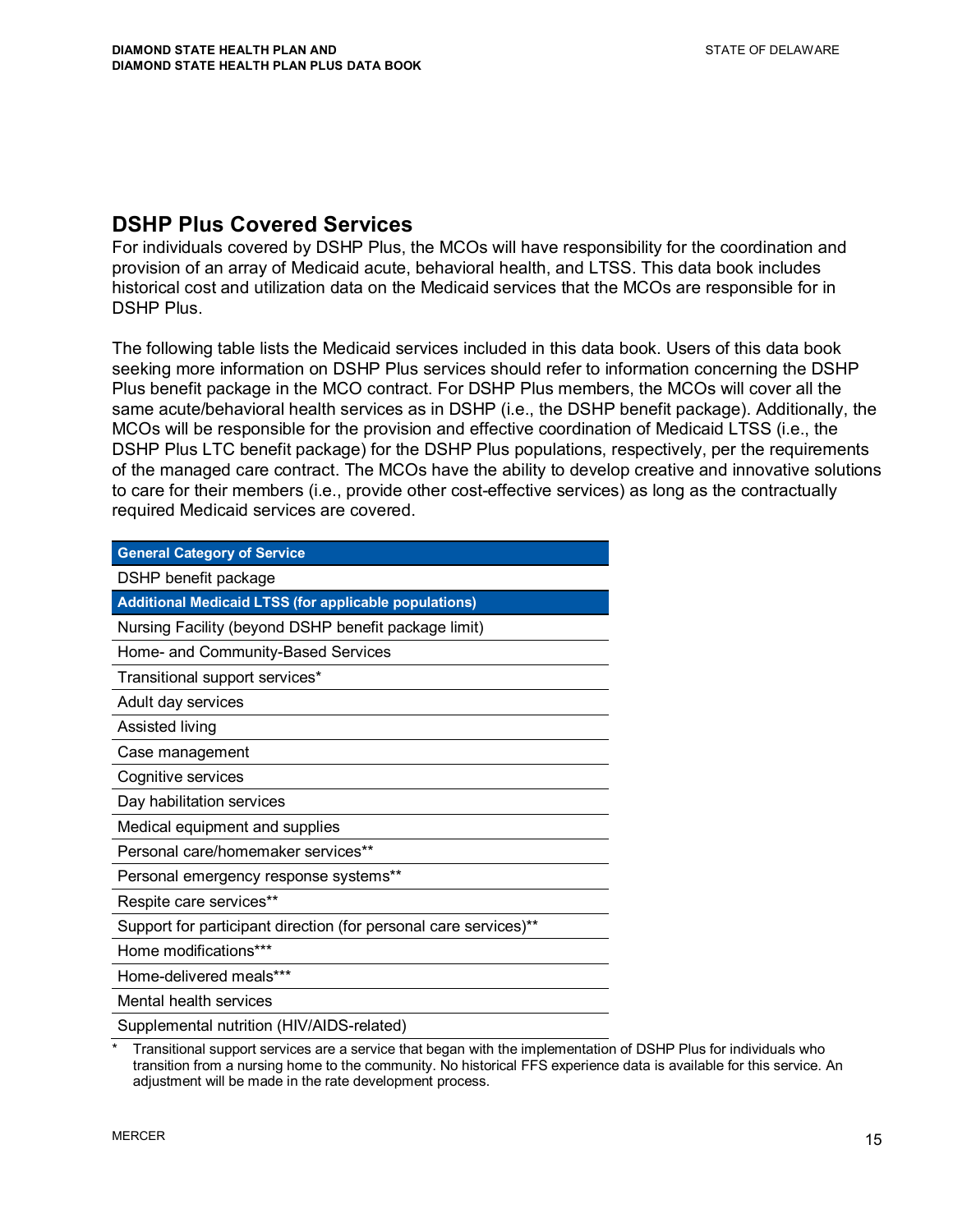- \*\* Under the State's FFS program, these services were not available to assisted living residents because most of these services were already provided by assisted living staff.
- \*\*\* Home modifications and home-delivered meals are new services that began with the implementation of DSHP Plus. No historical FFS experience data is available for this service.

### *Medicaid Services Excluded from or Limited in DSHP Plus*

Consistent with DSHP, the following services are either excluded from DSHP Plus or the MCOs will have limited responsibility. Please refer to the MCO contract for more information on benefits provided by the State:

- Dental services for children, other than oral surgery, are excluded from DSHP.
- Day habilitation services for individuals with DD, provided under the Rehab Option.
- Prescribed pediatric extended care (PPEC) services for children with severe disabilities.
- Specialized services for nursing facility residents.
- Employment services and related supports provided through the Pathways program for eligible individuals.
- Non-emergency medical transportation.
- Certain behavioral health/substance abuse services applicable to adults participating in the State's new PROMISE program.

For the FFS wraparound services, the State will reimburse the billing provider directly. Although the MCOs are not responsible for directly furnishing wraparound services, the MCOs will be responsible for coordinating the overall delivery of care with both participating and non-participating providers and State personnel whenever one of its members requires Medicaid benefits provided by the State consistent with the requirements of the managed care contract.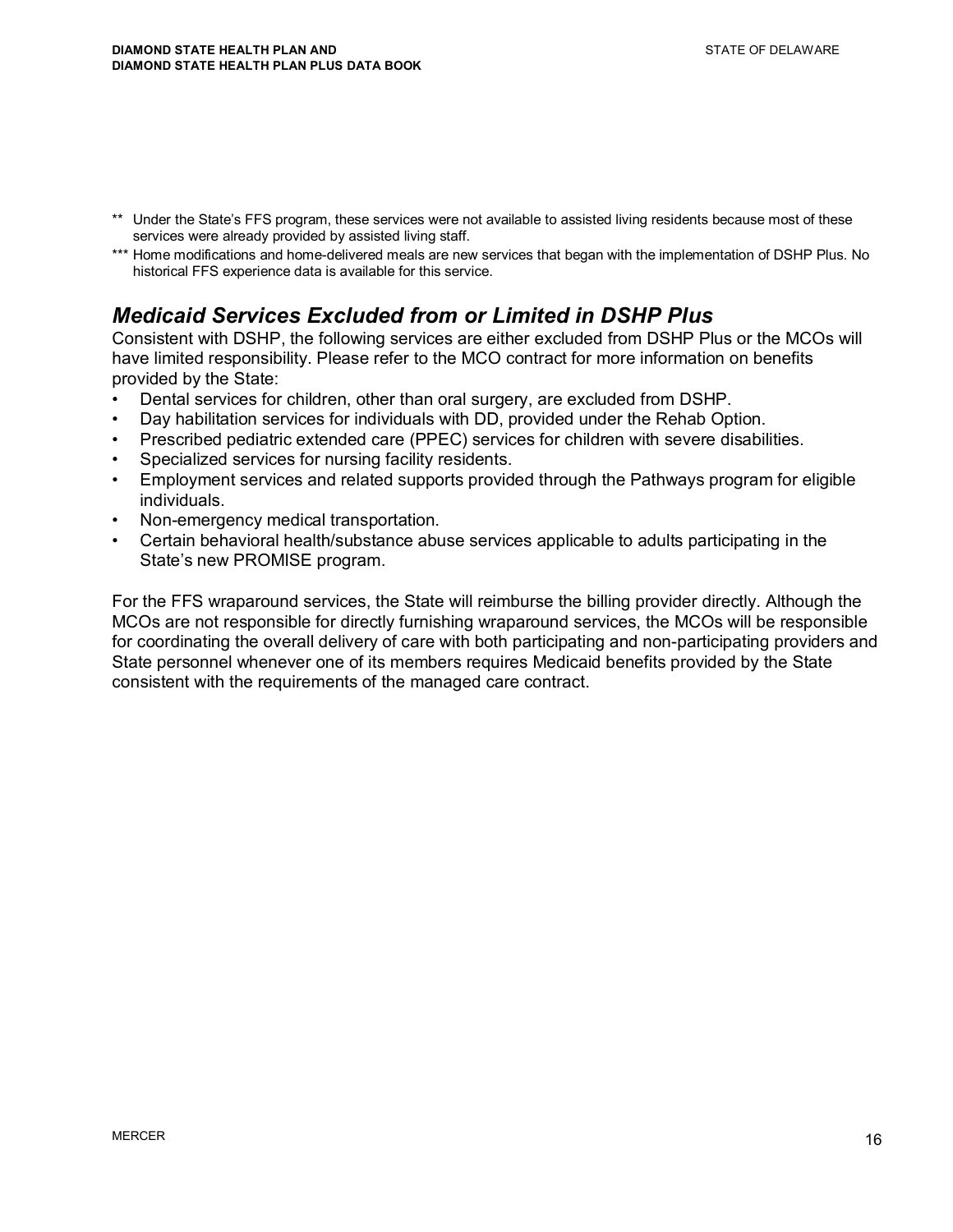### Adjustments Reflected in this Data Book

As noted previously, this data book contains a variety of data exhibits from different sources including:

- Financial report data from the existing Delaware MCOs.
- Historical FFS claims and eligibility data.
- Demographic data from the State's eligibility data.

Depending on the data source, the data exhibits referenced in Section 7 may or may not reflect adjustments for purposes of rate development. Adjustments made to the data exhibits in Section 7 are described below. For purposes of rate development, other adjustments may be made or considered as described in Section 5.

#### **MCO Financial Summary Exhibits**

The managed care experience data provided in Exhibits 1 through 4 have not been adjusted. The data is as-reported by the two existing MCOs pursuant to the State's financial reporting requirements. Data from both MCOs were combined for display purposes. Please note: The MCO-reported financials include incurred claim values based on incurred but not reported (IBNR) estimates as determined by the MCOs. IBNR calculations are typically based on some level of aggregated data rather than by detailed financial reporting cells. Negative expenses usually are the result of having to prorate IBNR adjustments for prior periods that were evaluated on an aggregated basis, to several financial reporting cells. As a result of this prorating process, a negative amount for particular service line for the current report may be shown. These situations, if applicable, are reflected in the summarized financial experience.

#### **FFS Claims and Eligibility Exhibits**

The following adjustments have been made to the historical FFS data contained in Exhibits 5a through 5g which are only applicable to DSHP Plus rate development.

- The State occasionally adjusts provider payments through the use of refunds. The historical FFS claims data contained a field that documented these refund amounts. Upon advice from DMMA, Mercer reduced the Medicaid paid amount by the respective refund amount to more accurately reflect the State's cost of providing services.
- Data associated with individuals and services not included in DSHP Plus were excluded (i.e., claims experience and member months).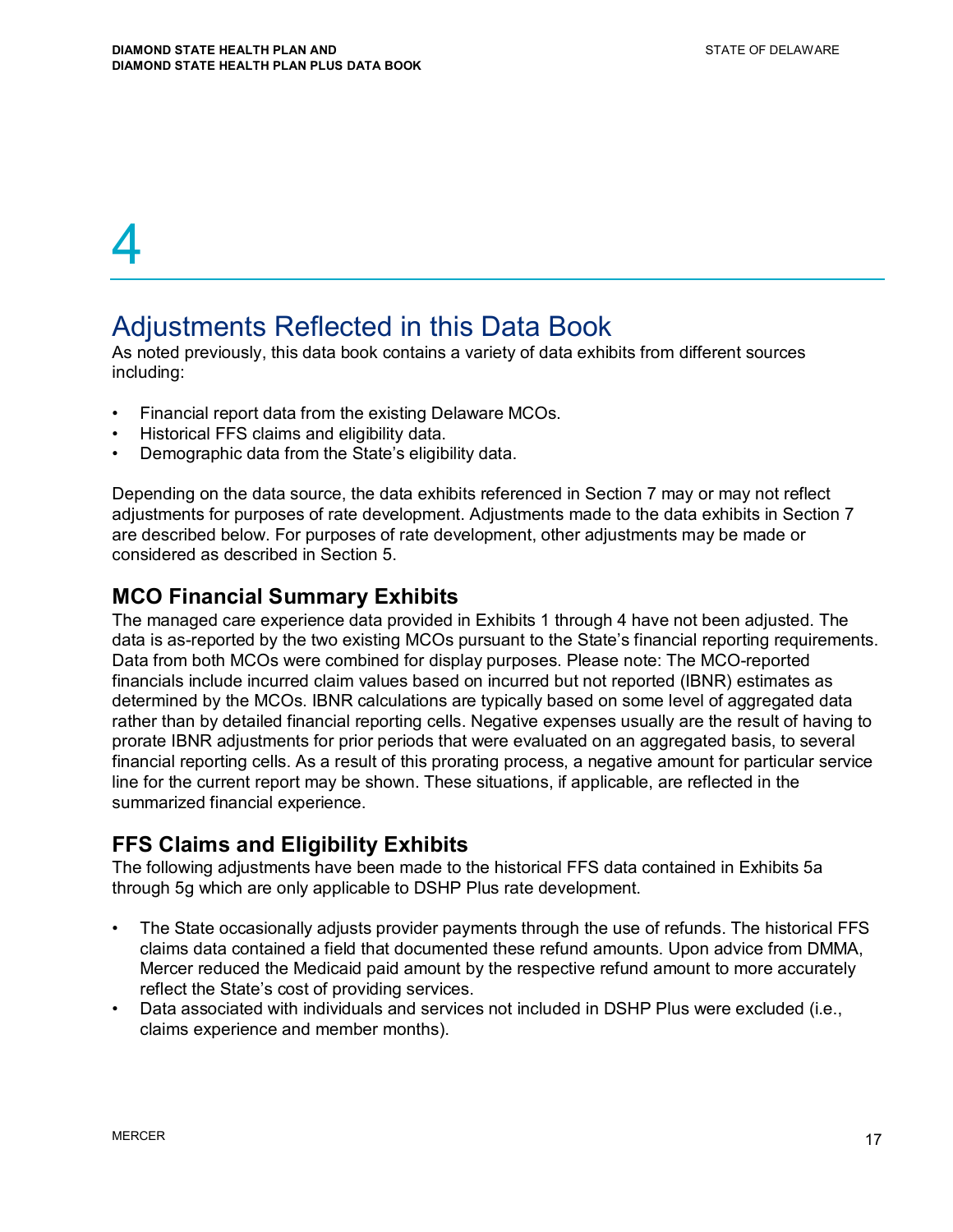- The total FFS paid dollars in the NF and institution and hospice categories of service have been "grossed up" by the applicable patient pay amount (i.e., patient liability). Most of these patient pay amounts are in the NF and institution category.
	- $-$  The State will deduct the member-specific patient pay amount from the gross DSHP Plus capitation rates applicable to the applicable institutional individuals at the time capitation payments are processed.
	- $-$  The amount of NF and institution and hospice patient pay that is included in the total paid dollars is shown on each data book exhibit, respectively.
	- $-$  As noted in Section 5, an adjustment will be made to add the historical value of the applicable patient pay amounts for E&D and AIDS HCBS waiver participants in the rate development process.
- Because the Carvel Center is now closed, historical claims dollars for the Carvel Center were adjusted to be consistent with the State-operated Delaware Hospital for the Chronically Ill.
- Certain institutional cross-over claims in the historical FFS data period were incorrectly paid by the State. Based on information provided by DMMA, adjustments were made to the FFS paid amount to reflect a more accurate Medicaid payment level.
- This data book summarizes claims according to the date of service and reflects payments and claims processed through December 1, 2012. Therefore, the data were not complete due to lag time in claims receipt and/or payment. Therefore, based on an analysis of the historical FFS data, the following monthly completion factors were developed. Both the dollars and units in each service group were adjusted using the following completion factors (applied by dividing the dollars and units by the respective completion factor).

| <b>Month of Service</b> | <b>Inpatient</b> | <b>Nursing Facility</b> | <b>Professional</b> | <b>Outpatient</b> |
|-------------------------|------------------|-------------------------|---------------------|-------------------|
| January 2009            | 100.00%          | 100.00%                 | 100.00%             | 100.00%           |
| February 2009           | 100.00%          | 100.00%                 | 100.00%             | 100.00%           |
| March 2009              | 100.00%          | 100.00%                 | 100.00%             | 100.00%           |
| April 2009              | 100.00%          | 100.00%                 | 100.00%             | 100.00%           |
| May 2009                | 100.00%          | 100.00%                 | 100.00%             | 100.00%           |
| <b>June 2009</b>        | 100.00%          | 100.00%                 | 100.00%             | 100.00%           |
| <b>July 2009</b>        | 100.00%          | 100.00%                 | 100.00%             | 100.00%           |
| August 2009             | 100.00%          | 100.00%                 | 100.00%             | 100.00%           |
| September 2009          | 100.00%          | 100.00%                 | 100.00%             | 100.00%           |
| October 2009            | 100.00%          | 100.00%                 | 100.00%             | 100.00%           |
| November 2009           | 100.00%          | 100.00%                 | 100.00%             | 100.00%           |
| December 2009           | 99.45%           | 100.00%                 | 100.00%             | 100.00%           |
| January 2010            | 99.44%           | 100.00%                 | 100.00%             | 100.00%           |
| February 2010           | 99.44%           | 100.00%                 | 100.00%             | 100.00%           |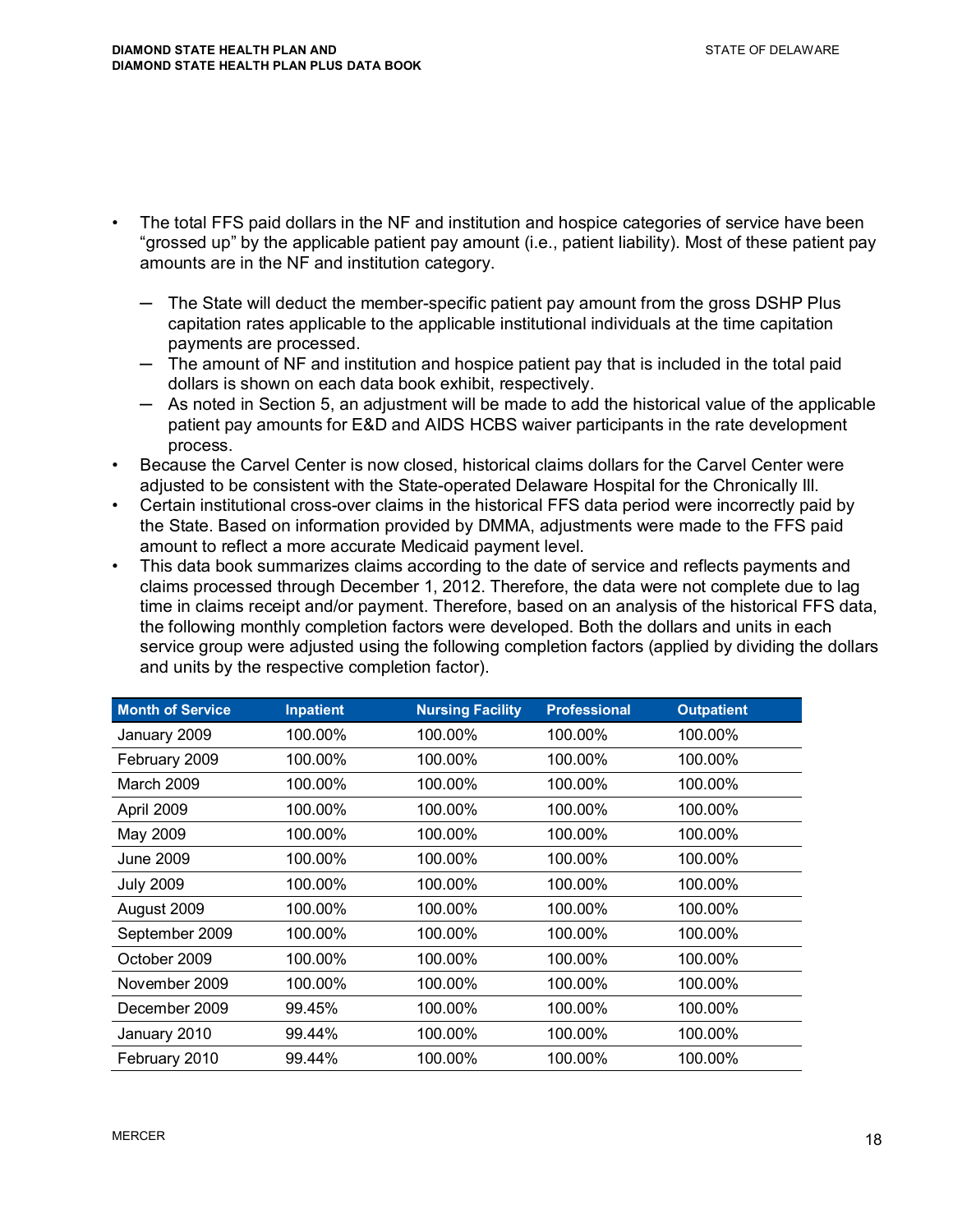| <b>Month of Service</b> | <b>Inpatient</b> | <b>Nursing Facility</b> | <b>Professional</b> | <b>Outpatient</b> |
|-------------------------|------------------|-------------------------|---------------------|-------------------|
| March 2010              | 99.43%           | 100.00%                 | 100.00%             | 100.00%           |
| April 2010              | 99.35%           | 100.00%                 | 100.00%             | 100.00%           |
| May 2010                | 99.35%           | 99.99%                  | 100.00%             | 100.00%           |
| <b>June 2010</b>        | 99.34%           | 99.99%                  | 100.00%             | 100.00%           |
| <b>July 2010</b>        | 96.42%           | 99.99%                  | 100.00%             | 100.00%           |
| August 2010             | 96.36%           | 99.99%                  | 100.00%             | 100.00%           |
| September 2010          | 96.35%           | 99.99%                  | 99.99%              | 100.00%           |
| October 2010            | 96.34%           | 99.98%                  | 99.99%              | 100.00%           |
| November 2010           | 96.29%           | 99.98%                  | 99.99%              | 99.97%            |
| December 2010           | 96.14%           | 99.98%                  | 99.98%              | 99.96%            |
| January 2011            | 95.97%           | 99.98%                  | 99.97%              | 99.95%            |
| February 2011           | 95.89%           | 99.98%                  | 99.96%              | 99.92%            |
| March 2011              | 95.77%           | 99.98%                  | 99.95%              | 99.90%            |
| April 2011              | 95.68%           | 99.97%                  | 99.94%              | 99.88%            |
| May 2011                | 95.41%           | 99.97%                  | 99.93%              | 99.85%            |
| June 2011               | 95.29%           | 99.97%                  | 99.90%              | 99.80%            |
| <b>July 2011</b>        | 95.15%           | 99.95%                  | 99.88%              | 99.71%            |
| August 2011             | 94.86%           | 99.94%                  | 99.84%              | 99.65%            |
| September 2011          | 94.44%           | 99.92%                  | 99.78%              | 99.61%            |
| October 2011            | 93.20%           | 99.90%                  | 99.72%              | 99.49%            |
| November 2011           | 92.77%           | 99.88%                  | 99.59%              | 99.36%            |
| December 2011           | 92.09%           | 99.85%                  | 99.42%              | 99.13%            |

#### **Population/Demographic Data Exhibits**

The data provided in Exhibits 6 and 7 have not been adjusted. These exhibits display various person counts and/or member months for the various populations eligible for and/or enrolled in DSHP or DSHP Plus.

#### **School-Based Wellness Center Exhibit**

The FFS data provided in Exhibit 8 provides historical FFS claims data for school-based wellness center services applicable to the populations eligible for DSHP or DSHP Plus. This FFS data has not been adjusted. Historical FFS claims data is limited on this service due to payment policy changes made by the State that render older months of service not representative of current risk or spending levels.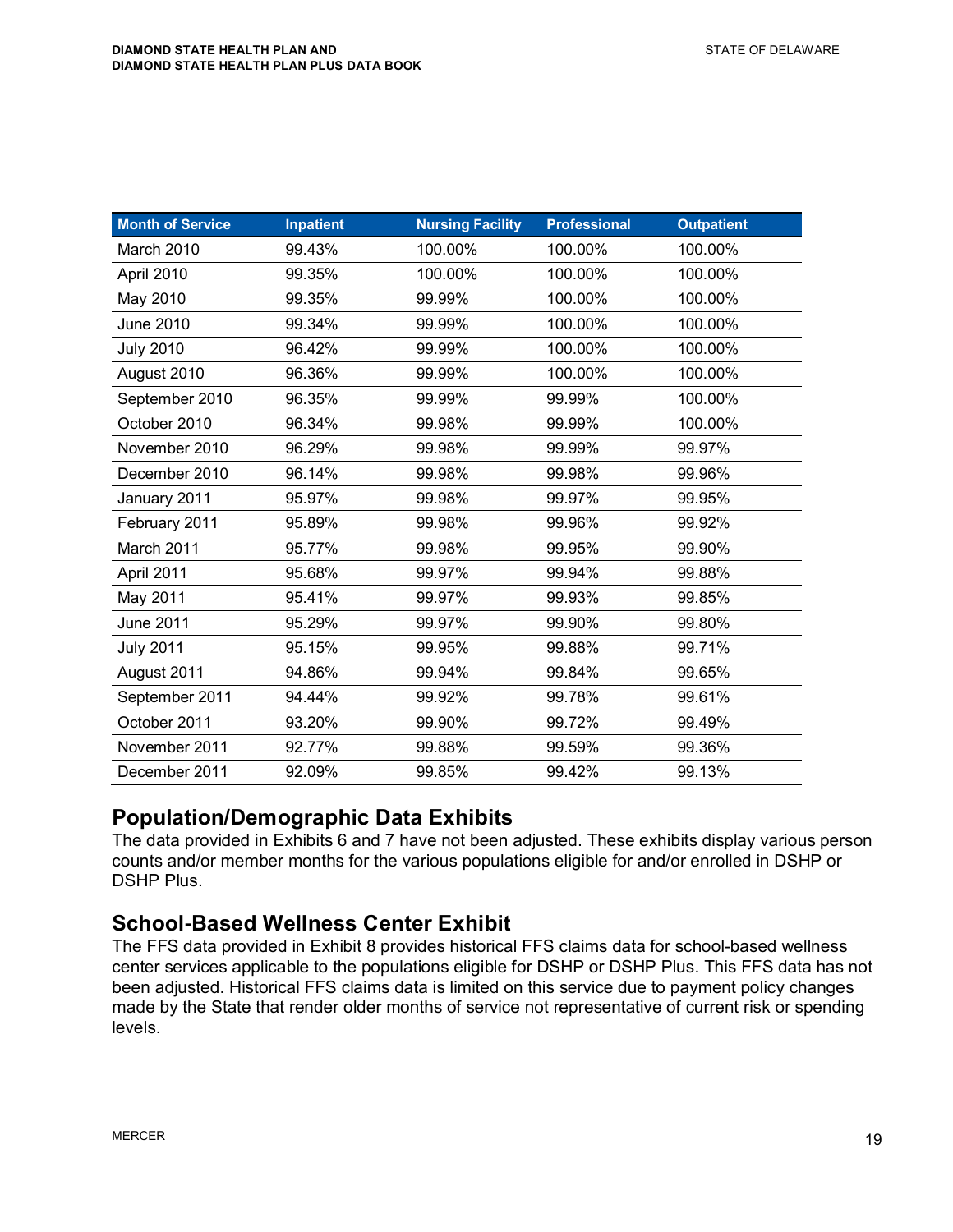#### **Pharmacy Exhibit**

The FFS data provided in Exhibits 10a and 10b provides historical FFS pharmacy claims data applicable to the populations eligible for DSHP or DSHP Plus. The FFS data has not been adjusted. The State's FFS pharmacy rebates have not been deducted from this data; the FFS dollars are gross of the State's rebates.

#### **Risk Adjustment Prevalence Exhibits**

Exhibits 11a through 11c provide aggregate results from two recent runs of the State's risk-adjustment process for applicable DSHP populations. No adjustments have been made to these exhibits except to remove any MCO-specific information.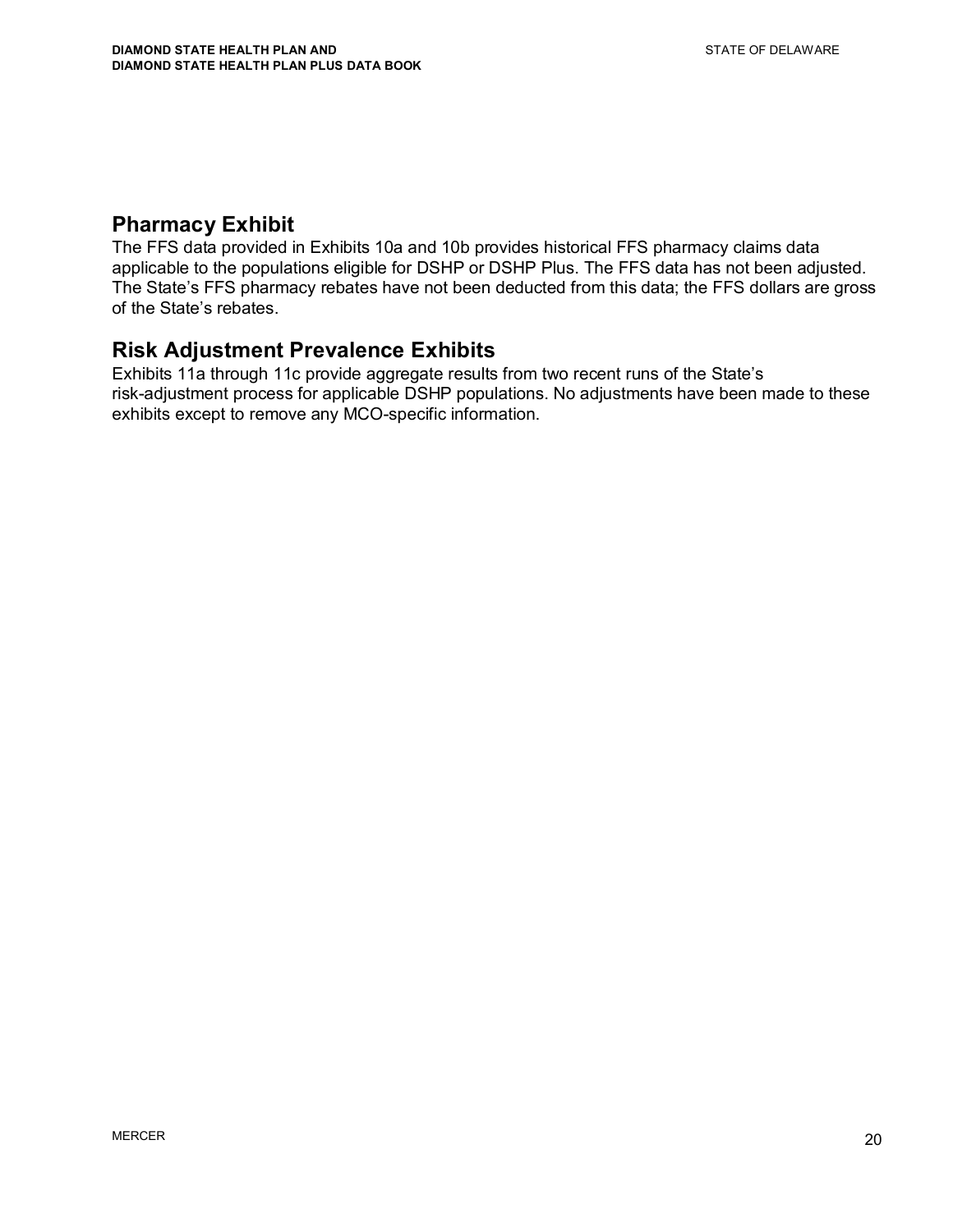### Adjustments in the Capitation Rate Development Process

This section describes the adjustments that Mercer anticipates considering and making, as necessary, in the rate development process to ensure the final rate ranges are actuarially sound and reflect the State's policies for DSHP and DSHP Plus. Additionally, as applicable DMMA and Mercer intend to further adjust the final actuarially sound capitation rates to reflect MCO-specific risk.

#### **DSHP Rate Development Adjustments**

DSHP capitation rates for calendar year 2015 will be based on historical, Delaware managed care experience data (e.g., MCO financial data and/or encounter data) for the applicable populations and services. The following list of adjustments has not been reflected in this data book but will be considered in the rate development process for DSHP:

- Adjustment for adult behavioral health inpatient and outpatient services that exceeded the MCOs' coverage limit that was historically in place. Effective January 1, 2015, there will be no limit on the number of behavioral health inpatient and outpatient services covered by the MCOs for adults.
- Mercer will consider the potential impact of the State's new PROMISE program on the cost and/or utilization of services covered by the MCOs.
- Mercer will review MCO IBNR estimates included within the MCO-reported financial experience and may make adjustments to the data as deemed appropriate.
- Based on a review of MCO-reported financial experience by category of service, Mercer may shift expenses between service categories to improve reporting alignment between the MCOs and improve the data overall in total (budget neutral adjustment).
- Mercer will exclude maternity expenses from the DSHP non-maternity rate tiers in the MCO-reported financial experience and include them in the development of the DSHP maternity payment (budget neutral adjustment).
- MCO-reported financial experience will be adjusted to reflect the "net cost of reinsurance" (premiums less recoveries) reported within the financials to account for high cost claims.
- MCO-reported financial experience may be adjusted to account for funds MCOs collected from third party payers after the initial payment was recorded to reflect the ultimate financial responsibility of the MCOs.
- Expenses related to non-State Plan approved services, such as vision hardware for adults, will be removed from MCO-reported financial experience unless deemed to be a cost-effective in lieu of service expenditure.
- Mercer will develop prospective trend factors through a review of the historical data, input from DMMA, Mercer's knowledge of the Delaware marketplace, and Mercer's knowledge of health care trends in other states. The resulting trend factors will be annual factors that Mercer will use to project the base data to a future rating period. The number of months/years that the annual trend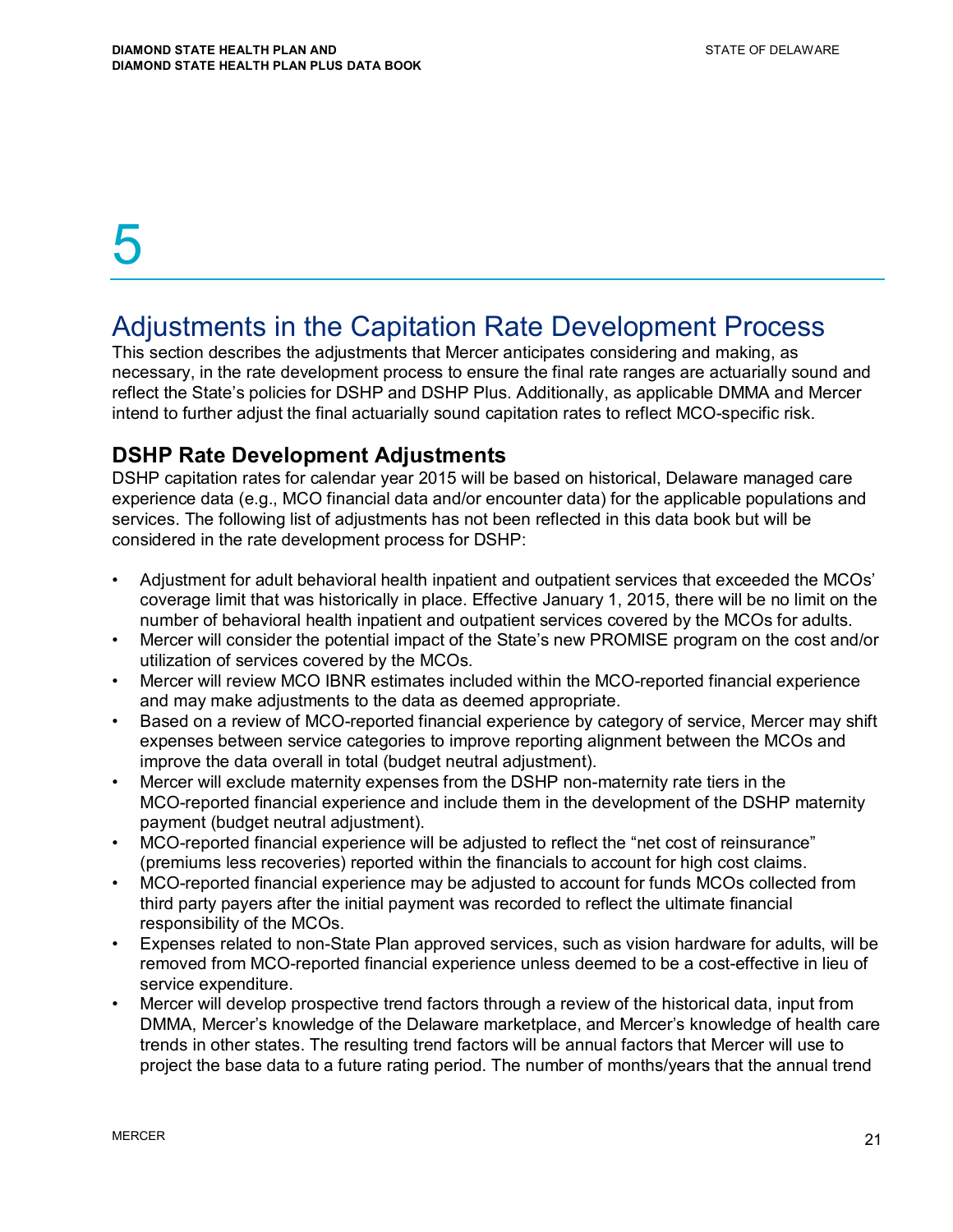factors will be applied will be equivalent to the months of movement measured between the midpoint of the base period and the midpoint of the rating period.

- Mercer may adjust MCO-reported financial experience to reflect historical and proposed program changes as deemed appropriate (please see Section 6 for a list of proposed program changes known at this time).
- After trend and program changes have been reflected, Mercer may apply relational modeling as necessary to shift funds between counties within certain rate tiers to mitigate rate volatility over time (budget neutral adjustment).
- Mercer may make adjustments to certain rate tiers to reflect the impact of latent demand on program enrollment and risk.
- Mercer may make adjustment to the MCO experience data for missed opportunities to effectively manage and coordinate member care (e.g., preventable hospitalizations, unnecessary emergency room use).
- An allowance for an MCO administrative/profit/risk contingency, non-medical expense load will be added to the projected managed care claims cost based on a percentage of premium.
- Adjustments for applicable health care taxes as needed consistent with federal and/or State policy and actuarial soundness requirements.

#### **DSHP Plus Rate Development Adjustments**

DSHP Plus capitation rates for calendar year 2015 will be based on historical, Delaware FFS data for the applicable populations and services. To the extent practical, DSHP Plus experience data from the MCOs will be considered/reviewed as part of the DSPH Plus rate development process. The following list of adjustments has not been reflected in this data book but will be considered in the rate development process for DSHP Plus:

- Adjustment for adult behavioral health inpatient and outpatient services that exceeded the MCOs' coverage limit that was historically in place. Effective January 1, 2015, there will be no limit on the number of behavioral health inpatient and outpatient services covered by the MCOs for adults.
- Mercer will consider the potential impact of the State's new PROMISE program on the cost and/or utilization of services covered by the MCOs.
- Historical HCBS patient pay amounts applicable to individuals in the E&D and AIDS waivers will be included in the rate development process.
- Applicable transitional expenditures pertaining to the State's MFP program that are not included in the historical MMIS-processed FFS claims.
- Anomalies may exist in the data; therefore, Mercer will consider multiple years of historical experience data. It is likely that the two most recent calendar years (i.e., 2011 and 2012) of FFS data will be consolidated to derive the base period of experience data, upon which subsequent adjustments and trend factors will be applied to develop prospective capitation rate ranges.
	- $-$  As noted, MCO financial and/or encounter data may be considered as supplemental data sources for purposes of DSHP Plus rate setting.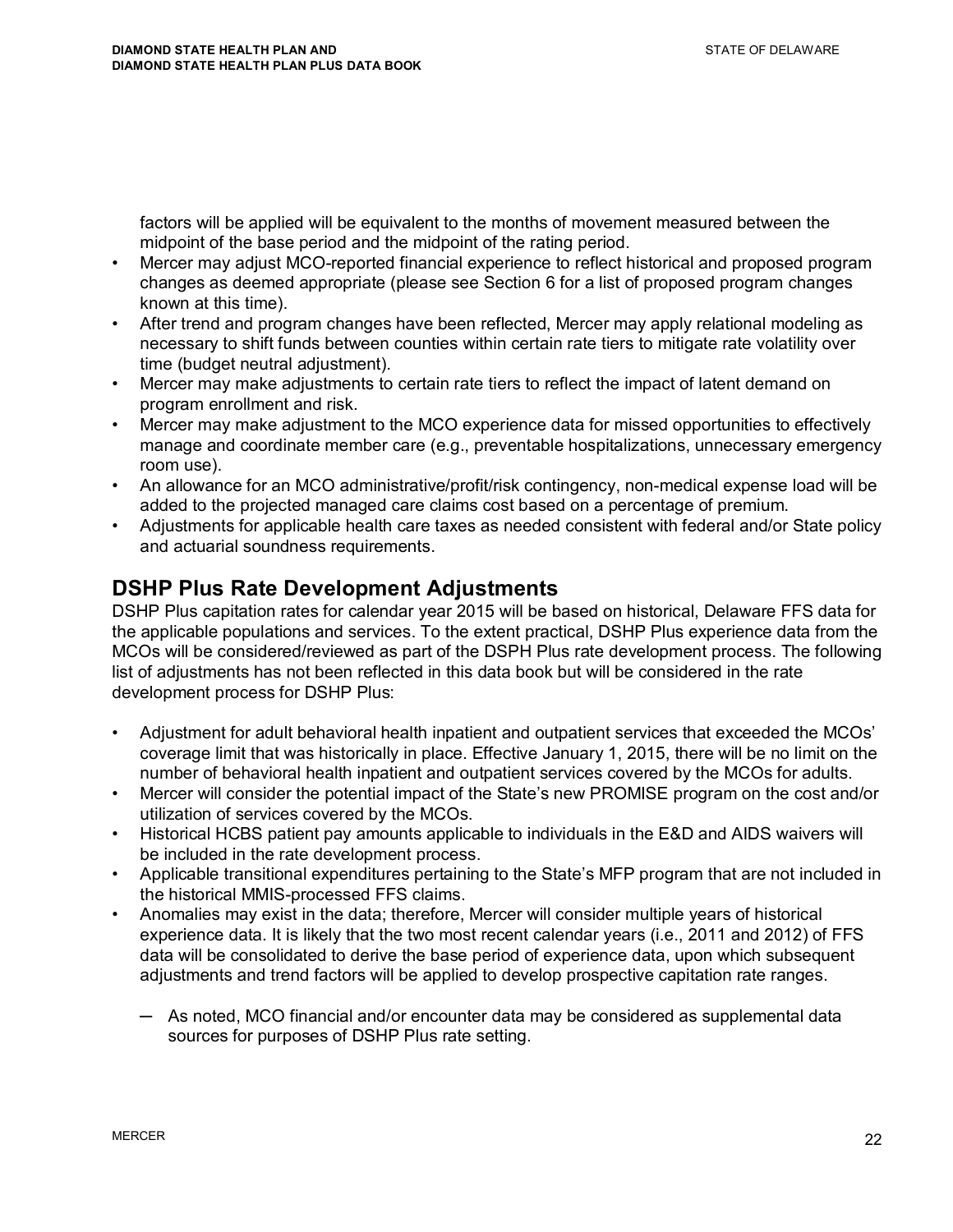- Mercer may adjust the historical FFS base data for the following material program changes (please see Section 6 for a complete list of proposed program changes known at this time):
	- $-$  Those that occurred or were expected to occur after the base data period and have been approved by the State, such as home modifications and home-delivered meals.
	- $-$  Those that occurred partially through the base period data and, thus, may only be partially reflected in the consolidated base data.
- Mercer will develop prospective trend factors through a review of the historical data, input from DMMA, Mercer's knowledge of the Delaware marketplace, and Mercer's knowledge of health care trends in other states. The resulting trend factors will be annual factors that Mercer will use to project the base data to a future rating period. The number of months/years that the annual trend factors will be applied will be equivalent to the months of movement measured between the midpoint of the base period and the midpoint of the rating period.
- Mercer will make adjustments to each service category for each rate tier, as applicable. These adjustments reflect the expected changes that occur when a state transitions from a FFS environment to a more coordinated, managed care delivery system. Mercer will take into consideration the unique attributes of the populations covered under DSHP Plus and the MCO contractual requirements.
- An allowance for an MCO administrative/profit/risk contingency, non-medical expense load will be added to the projected managed care claims cost based on a percentage of premium.
- Adjustments for applicable health care taxes as needed consistent with federal and/or State policy and actuarial soundness requirements.

#### **Actuarially Sound Rate Ranges and Risk Adjustment**

At the conclusion of the rate development process, Mercer will provide the State an actuarially sound rate range for each DSHP and DSHP Plus rate tier. The State has the flexibility to use these rate ranges to contract with each MCO, as the State deems appropriate, so long as each final contracted MCO rate is within the range for the respective rate tier. In addition to the actuarially sound capitation rate ranges, DMMA and Mercer intend to further adjust the final actuarially sound capitation rates to reflect MCO-specific risk. An overview of each risk adjustment process to be used for DSHP and DSHP Plus is described below. Please refer to the MCO contract for more information on risk adjustment.

### *DSHP Risk-Adjustment Process*

DMMA uses the CDPS+Rx model to further adjust the MCOs' DSHP base capitation rates. The CDPS+Rx model uses both diagnosis data on facility and professional records, in addition to pharmacy data, to classify individuals into disease conditions, along with member demographics (age and sex categories) to measure a population's anticipated health risk. For more information about the CDPS+Rx model see Appendix A. The health risk for each MCO is calculated at the consolidated risk-adjustment rating categories level of detail (maternity care payments and under age 1 newborn rates are not risk adjusted). NOTE: The ACA Expansion population does not have historical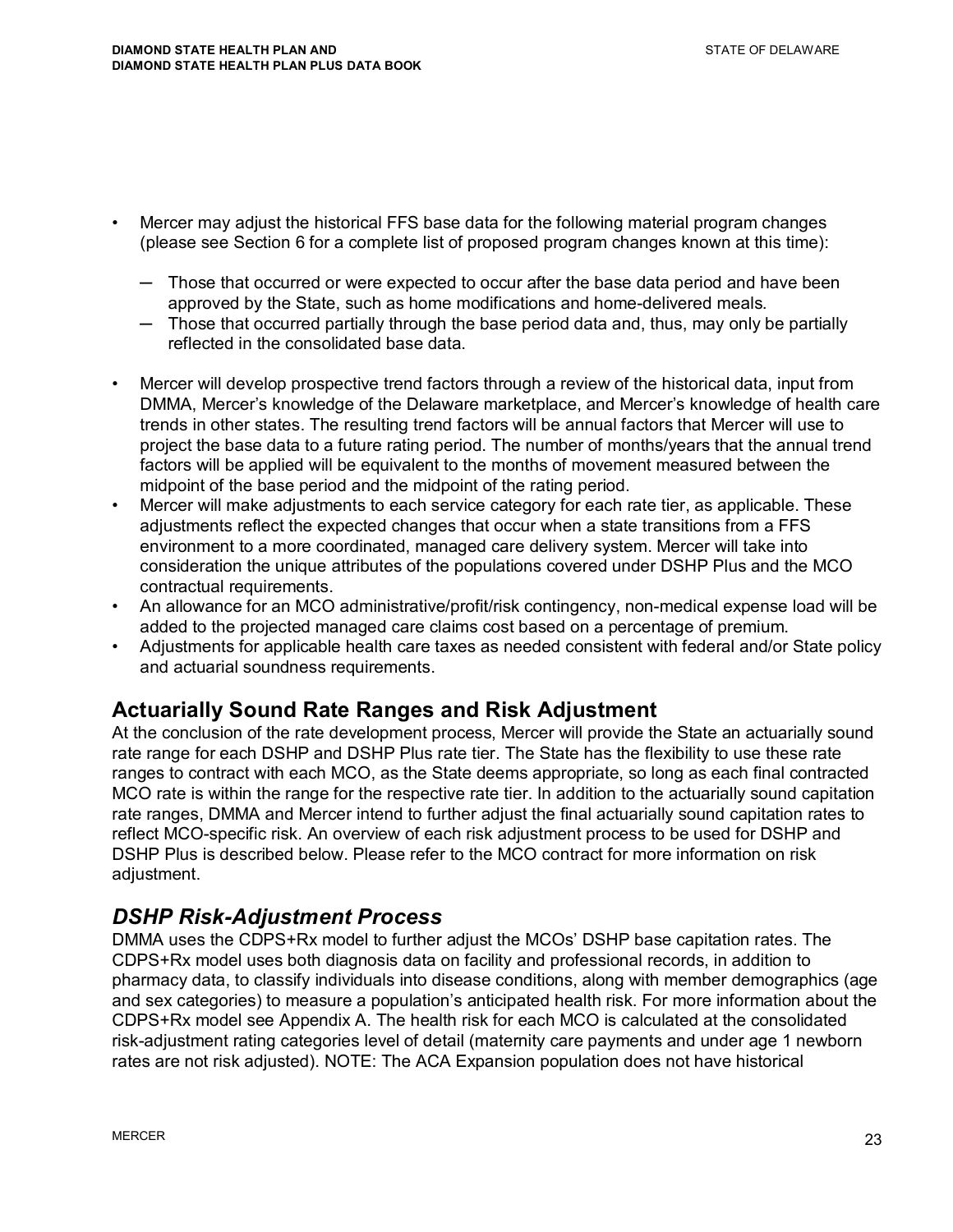experience available to use for risk adjustment purposes. Once the required ACA Expansion experience is available, DMMA intends to risk adjust this population.

Encounter data incurred over a 12-month period is used to classify recipients into CDPS+Rx disease conditions. Prior to utilizing the encounter data for risk adjustment purposes, the MCOs are given an opportunity to review the data for completeness and accuracy. This information is then combined with the anticipated cost associated with each of these CDPS+Rx model categories. The anticipated costs, referred to as cost weights, were developed using national data from 30+ Medicaid programs by the CDPS+Rx model developers (University of California, San Diego). The weights were adjusted to be consistent with DMMA's practice of paying for maternity services through a separate maternity care payment. A set of cost weights was provided for each of the three CDPS+Rx models: TANF Adults, TANF Children, and Disabled.

The combination of the CDPS+Rx categories and the appropriate cost weights produces a risk score for each recipient, referred to as an acuity factor. Acuity factors are only developed for recipients with at least six months of Medicaid eligibility within the 12 month study period (if newborns become subject to risk adjustment, this policy may be modified). The recipient-level risk scores will then be aggregated by statewide rate tiers and by MCOs. To ensure that the risk adjustment process does not increase or decrease the total capitation payments, the aggregated risk scores are adjusted for budget neutrality. The intent of this adjustment is to recalibrate the MCO risk scores to yield a population average of 1.000. DMMA intends to update the individual and MCO risk scores on a semi-annual basis.

#### *DSHP Plus Selection Risk-Adjustment Process*

Due to unique issues associated with the DSHP Plus populations (e.g., lack of Medicare claims data, nature of long-term needs/risk), DMMA does not use the CDPS+Rx risk adjustment process for the NF/HCBS and Community Well rate tiers. Instead, DMMA intends to use a process to adjust the DSHP Plus NF/HCBS capitation rate tiers for differences in actual selection risk related to institutionalized residents and HCBS waiver enrollees. The MCOs and the State will agree to accept the final payment rates that result from this selection risk adjustment methodology (SRAM) process including any retroactive adjustments without further rate negotiations, contract negotiations, or amendments. The SRAM is only applicable to the following DSHP Plus rate tiers, respectively:

- NF/HCBS Dual
- NF/HCBS Non-Dual

This provision is intended to be used for the CY 2015 rating period of the DSHP Plus program only and is similar to the process used when DSHP Plus was first implemented. At the discretion of the State, at some point in the future, this SRAM process may be replaced by a more sophisticated risk adjustment process developed specifically for long-term care populations or the State may consider developing capitation rate ranges that reflect MCO-specific member mix information when this information becomes available.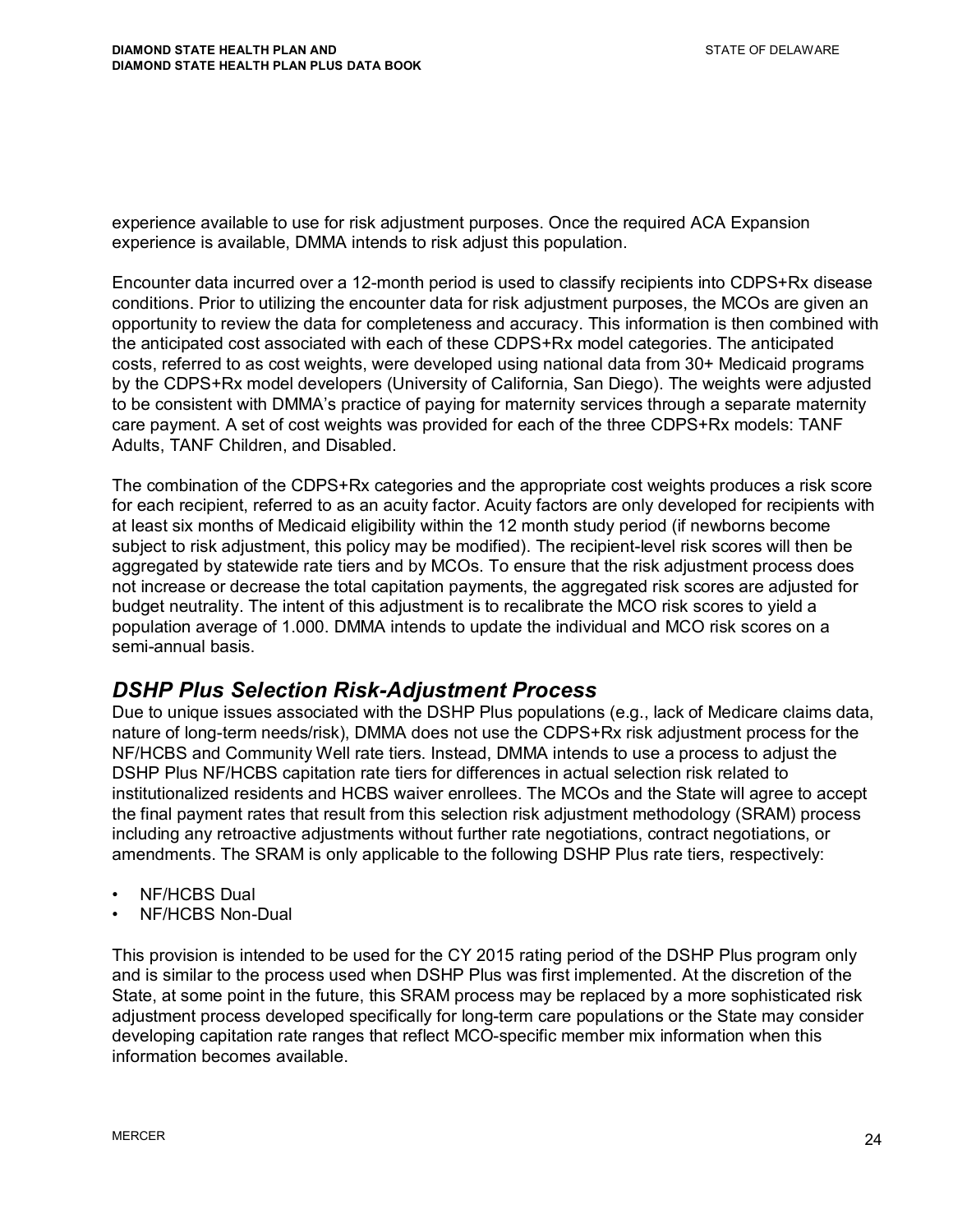The State will ensure that the final risk-adjusted payment rates are budget neutral on a rate tier basis. In other words, the total cost to the State (i.e., federal and State funds combined) of the respective DSHP Plus managed care capitation payments under each rate tier must be the same before and after application of the SRAM.

The State's intended SRAM is described below:

- 1. The State will establish relative cost factors (RCFs) based on the respective per member per months (PMPMs) of the institutionalized and HCBS populations relative to the total DSHP Plus capitation rate, as determined by the State's actuary.
- 2. In the second step, the State will use the actuarially-derived RCFs to compute MCO-specific relative mix factors (RMFs). The RMFs will be based on a MCO-specific enrollment distribution of institutionalized and HCBS members in the applicable rate tiers as determined by the State.
- 3. In step three, the State will determine RMF-adjusted MCO capitation rates by multiplying the negotiated DSHP Plus managed care capitation rate by the applicable RMF.
- 4. In the fourth and final step, the State will ensure that the RMF-adjusted MCO rates are budget neutral. The State will compute the total cost of each rate tier using the negotiated rates and the RMF adjusted rates. If the results of the two calculations are not equal, the State will make a budget neutral adjustment (downward or upward) to compute the final payment rates.

The resulting SRAM DSHP Plus capitation payment rates will be paid prospectively to each respective MCO. In the event that MCO enrollment data is not fully available and the calculations have not been completed by the State for the initial or a subsequent SRAM rate adjustment prior to the time a capitation payment is due to the MCO, the State shall continue to pay the rates in effect and agreed to prior to the risk adjustment.

The State will only adjust the MCO capitation rates using this SRAM if one or more of the MCOs have a percentage of community-based HCBS members that differs by more than 1.0 percentage point from the statewide average percentage of community-based HCBS members assumed in the actuarial rate development process. The State may also consider other indicators of acuity in determining final DSHP Plus capitation rates with each MCO.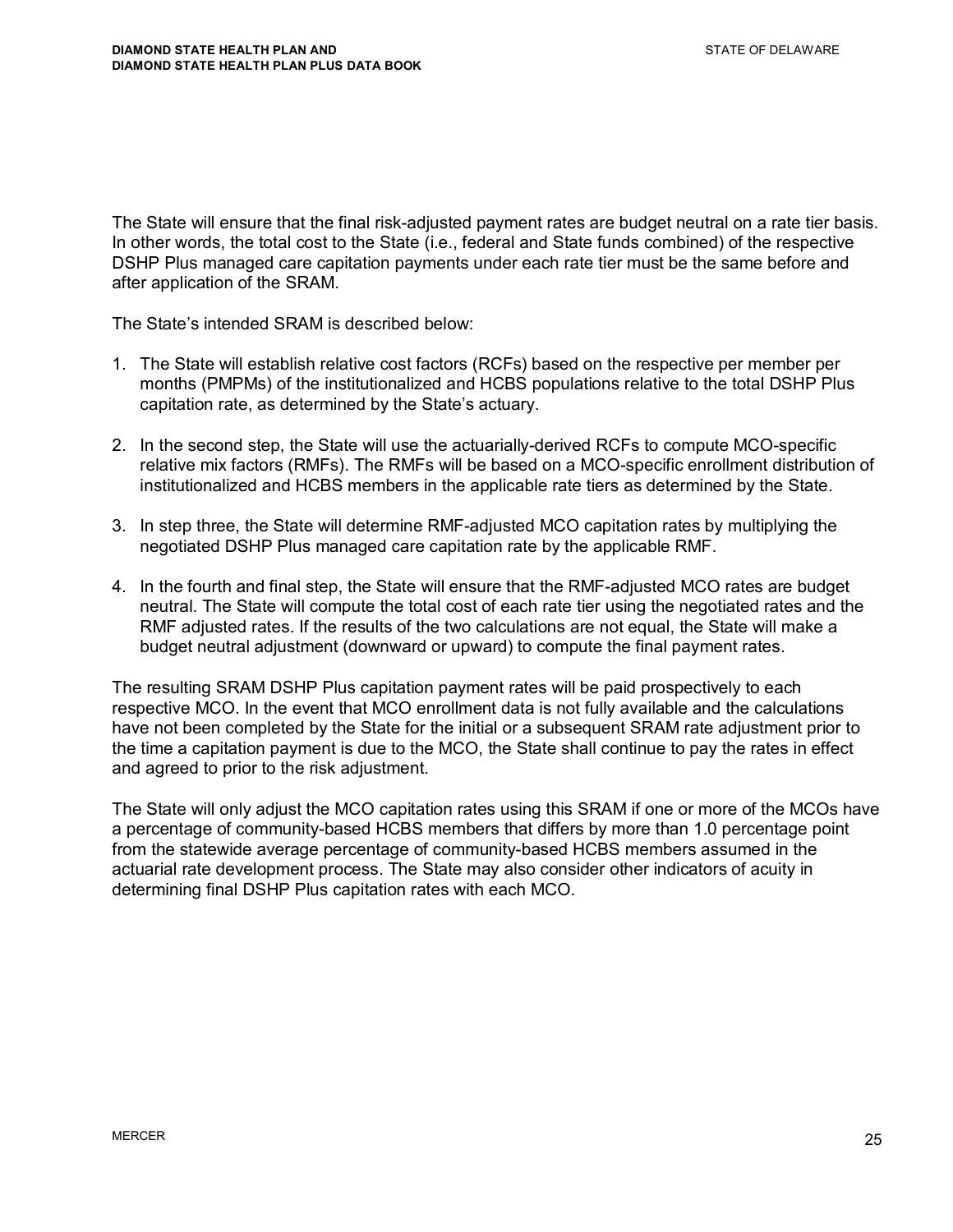### Proposed Programmatic Changes

The following table includes information related to proposed programmatic changes that will be considered in the capitation rate development process for DSHP and DSHP Plus. This programmatic changes chart is subject to change as additional information becomes available.

| No.                     | <b>Program Change Issue with Description</b>                                                                                                                                                                                                                                         | <b>Effective date</b>       | <b>Major Population Group</b>                        |
|-------------------------|--------------------------------------------------------------------------------------------------------------------------------------------------------------------------------------------------------------------------------------------------------------------------------------|-----------------------------|------------------------------------------------------|
| 1                       | Mental health/substance abuse (MH/SA) parity:<br>Federal legislation requiring parity in MH/SA financial<br>and treatment requirements.                                                                                                                                              | <b>TBD</b>                  | <b>DSHP &amp; DSHP Plus</b>                          |
| $\overline{2}$          | School-based wellness center (SBWC) clinics:<br>SBWCs will be included as a benefit covered under<br>managed care.                                                                                                                                                                   | 1/1/2015                    | <b>DSHP</b>                                          |
| 3                       | Addition of home-delivered meals: New service<br>available with implementation of DSHP Plus. Limited to<br>one meal per day, per person, based on medical<br>necessity requirements.                                                                                                 | 4/1/2012                    | <b>DSHP Plus</b>                                     |
| $\overline{\mathbf{A}}$ | <b>Addition of home modifications: New service</b><br>available with implementation of DSHP Plus. Limit of<br>up to \$6,000 per project, \$10,000 per benefit year, and<br>\$20,000 per lifetime; authorizations above this dollar<br>limit can be made if MCO deems cost-effective. | 4/1/2012                    | <b>DSHP Plus</b>                                     |
| 5                       | <b>Addition of community transition: New service</b><br>available with implementation of DSHP Plus. Limit of<br>up to \$2,500 to cover transition services for those<br>moving from a NF to the community under the MFP<br>program. MCO may authorize amounts above this limit.      | 4/1/2012                    | <b>DSHP Plus</b>                                     |
| 6                       | HCBS provider fee increase: Across the board 2.0%<br>provider fee increase.                                                                                                                                                                                                          | 7/1/2011                    | DSHP Plus - all E&D<br>and AIDS waiver<br>services   |
| 10                      | NH provider tax/Medicaid rate increase: Impact of<br>possible change to NH provider tax.                                                                                                                                                                                             | <b>TBD</b>                  | DSHP Plus - NH<br>residents                          |
| 11                      | Medicaid ACA adult expansion - alternative<br>benefit plan.                                                                                                                                                                                                                          | 1/1/2014, per<br><b>ACA</b> | DSHP - Medicaid<br>adult ACA expansion<br>rate tiers |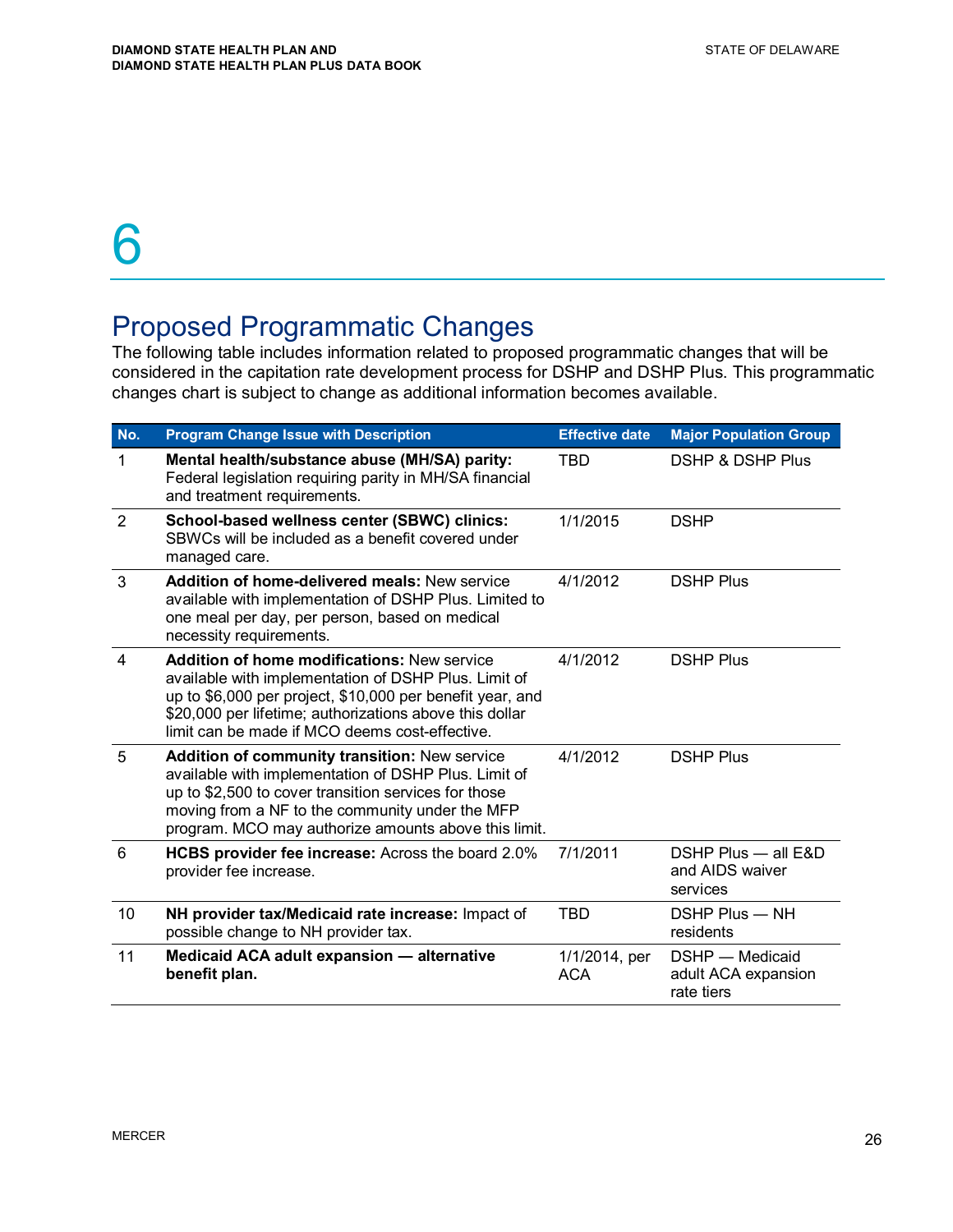| No.               | <b>Program Change Issue with Description</b>                                                                                                                                                                                                              | <b>Effective date</b>       | <b>Major Population Group</b>                                                                          |
|-------------------|-----------------------------------------------------------------------------------------------------------------------------------------------------------------------------------------------------------------------------------------------------------|-----------------------------|--------------------------------------------------------------------------------------------------------|
| $12 \overline{ }$ | CHIP Title XXI kids switching to Medicaid Title XIX<br>per ACA: Effective January 2014, ACA expands<br>Medicaid Title XIX income eligibility to 138% FPL for<br>children. Some kids in the Title XXI CHIP program will<br>"switch" to Title XIX Medicaid. | 1/1/2014, per<br><b>ACA</b> | <b>DSHP</b>                                                                                            |
| 13                | Patient Protection and ACA Sec 9010 annual fee on<br>insurance companies: Impact of health insurance<br>providers' fee as implemented by the ACA.                                                                                                         | 1/1/2014, per<br><b>ACA</b> | TBD                                                                                                    |
| 14                | <b>Outpatient pharmacy:</b> Add prescription drugs to the<br>MCO benefit package: Outpatient drugs being carved-<br>in to managed care.                                                                                                                   | 1/1/2015                    | DSHP & DSHP Plus                                                                                       |
| 15                | <b>DSP program ending: Managed care eligible</b><br>enrollees in the DSP program will transition to DSHP.                                                                                                                                                 | 7/1/2014                    | <b>DSHP</b>                                                                                            |
| 16                | Behavioral health (BH) 1915(i)-like PROMISE<br>program.                                                                                                                                                                                                   | 7/1/2014                    | <b>DSHP &amp; DSHP</b><br>Plus — Targeted adults<br>age 18 and older<br>meeting PROMISE<br>eligibility |
| 17                | <b>BH inpatient and outpatient services: limit on MCOs</b><br>being removed.                                                                                                                                                                              | 1/1/2015                    | DSHP & DSHP Plus                                                                                       |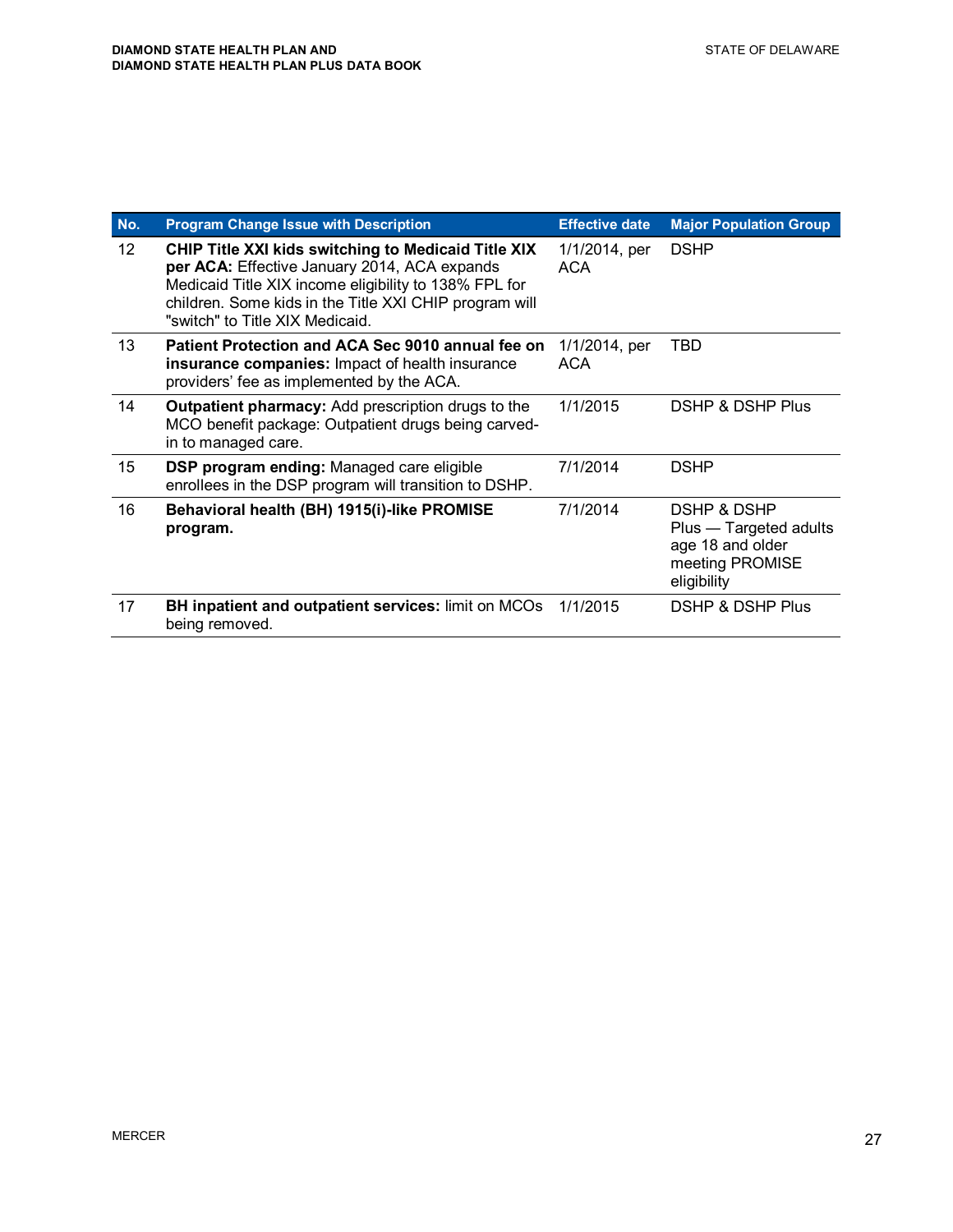### Exhibit Descriptions

The exhibits included in this data book provide historical data on the populations included in the DSHP and DSHP Plus segments of the Medicaid program. These exhibits show either managed care experience data or FFS data. The exhibits included within this data book, as well as a brief description of the information included, are as follows:

- Exhibit  $1$   $-$  Calendar year (CY) 2010 summarized DSHP managed care financial experience. The data is as reported by the two existing MCOs pursuant to the State's financial reporting requirements. Data from both MCOs were combined for display purposes.
- Exhibit  $2 CY$  2011 summarized DSHP managed care financial experience. The data is as reported by the two existing MCOs pursuant to the State's financial reporting requirements. Data from both MCOs were combined for display purposes.
- Exhibit  $3 CY$  2012 summarized DSHP managed care financial experience. The data is as reported by the two existing MCOs pursuant to the State's financial reporting requirements. Data from both MCOs were combined for display purposes.
- Exhibit 4 April 2012 through December 2012 summarized DSHP Plus managed care financial experience. The data is as reported by the two existing MCOs pursuant to the State's financial reporting requirements. Data from both MCOs were combined for display purposes.
- Exhibit  $5 CY$  2009, 2010, and 2011 summarized DSHP Plus FFS cost and utilization information. As noted in Section 3, the DSHP Plus rate tier structure consists of three distinct tiers: NF/HCBS Duals, NF/HCBS Non-Duals and Community Well. However, for purposes of supporting this procurement, Mercer and DMMA decided that providing historical FFS cost and utilization information on the major sub-populations within the respective rate tiers would provide more useful information to the users of this data book as follows: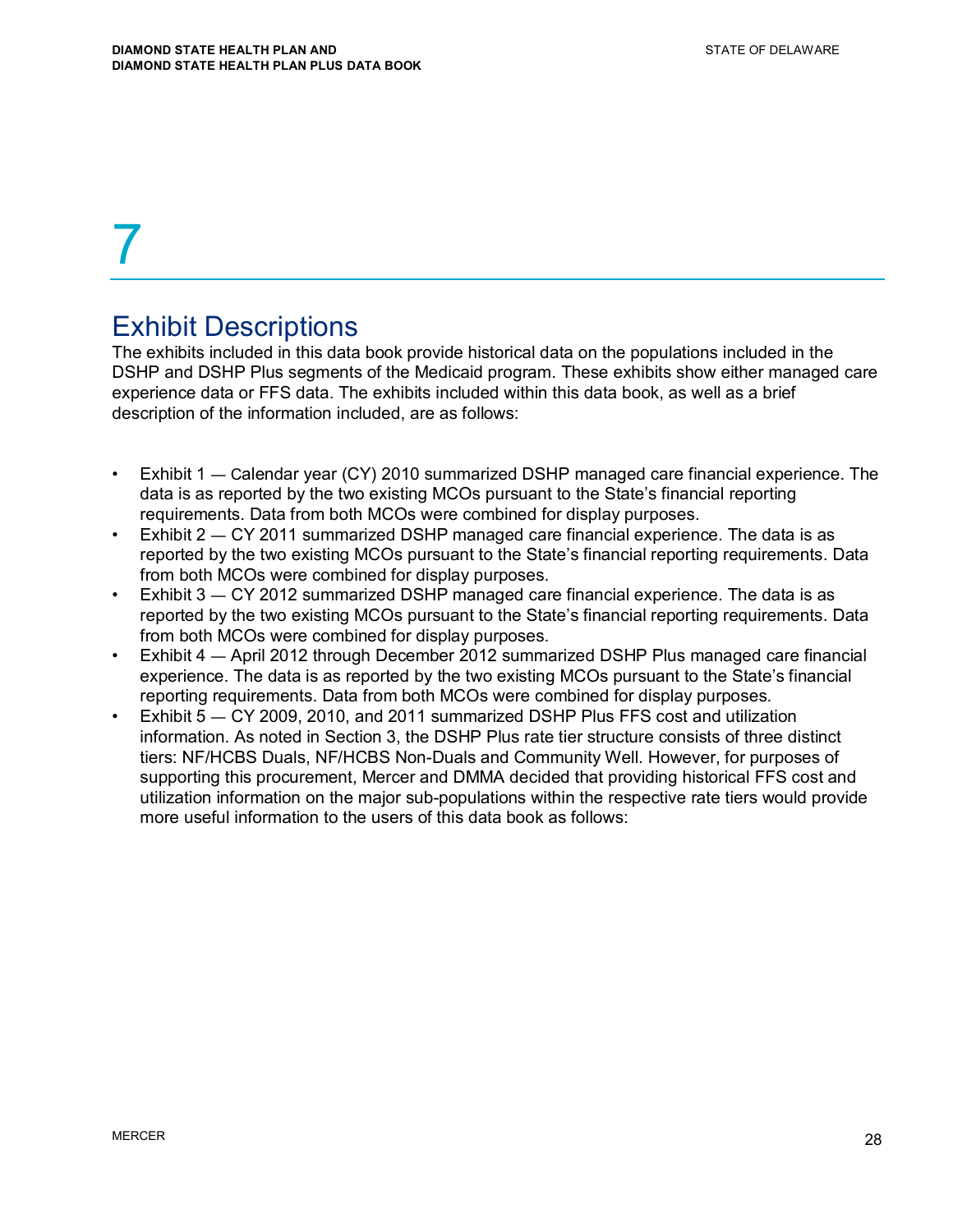- $-$  Exhibit 5a  $-$  Institutional dual eligible.
- $-$  Exhibit 5b  $-$  Institutional non-dual eligible.
- $-$  Exhibit 5c  $-$  E&D Waiver dual eligible.
- $-$  Exhibit 5d  $-$  E&D Waiver non-dual eligible.
- $-$  Exhibit 5e  $-$  AIDS Waiver dual eligible.
- $-$  Exhibit 5f  $-$  AIDS Waiver non-dual eligible.
- $-$  Exhibit 5g  $-$  Community Well duals & non-dual eligible combined.
- $\cdot$  Exhibit 6  $-$  Historical statewide DSHP Plus population mix by month.
- Exhibit  $7 -$  Historical DSHP demographic information by county and by quarter.
- Exhibit 8 Historical monthly FFS cost and utilization information for school-based wellness centers summarized by DSHP rate tier.
- $\cdot$  Exhibit 9  $-$  Historical monthly DSP member counts summarized by DSHP rate tier.
- Exhibit  $10 CY$  2010, 2011, and 2012 summarized FFS pharmacy information by traditional and specialty drugs. A separate exhibit is provided for the following population groups, with rate tier level detail included within each one:
	- ņ Exhibit 10a DSHP
	- $-$  Exhibit 10b DSHP Plus
- Exhibit 11 Risk adjusted rates diagnostic category prevalence reports for the DSHP CY 2013a and 2013b time periods. The TANF Children, TANF Adult, and CHIP populations are evaluated using the TANF model and the SSI and Waiver Expanded  $( \leq 100\%$  FPL) populations are evaluated using the Disabled population model. For more information on the risk assessment model used to develop this information and the diagnostic categories see Appendix A. A separate exhibit is provided for the following population groups:
	- $-$  Exhibit 11a TANF Children and CHIP.
	- $-$  Exhibit 11b TANF Adult
	- Exhibit 11c SSI and Waiver Expanded (< 100% FPL).

Users of this data book are advised to review the information in Section 4 and 5 regarding adjustments made to the data within this data book, and adjustments that will be considered later in the actuarial rate development process, as well as the proposed program changes provided in Section 6.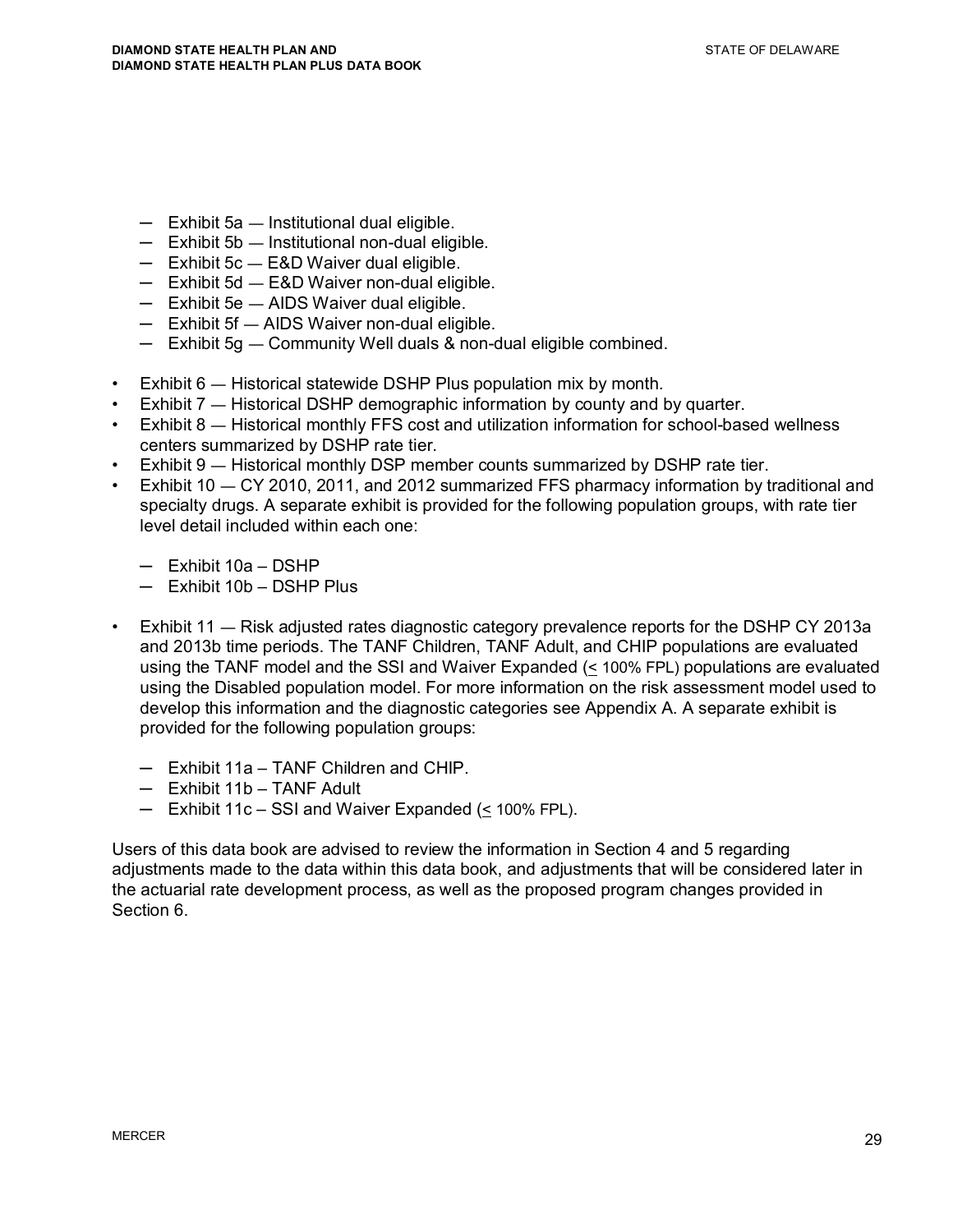## Appendix A: CDPS+Rx Model Background

To measure the risk associated with each MCO, DMMA elected to implement the only model that was specifically designed for Medical Assistance populations. The Chronic Illness and Disability Payment System (CDPS) is a diagnostic classification system that Medicaid programs can use to make healthbased capitated payments for Temporary Assistance for Needy Families (TANF) and Disabled Medicaid individuals. The CDPS model was designed by the University of California, San Diego (UCSD) in conjunction with clinical consultants.

In 2008, UCSD performed a comprehensive review of the existing CDPS model using updated data. While most of the framework remains the same, the model update released in November 2008 includes a reevaluation of model components and updates to several disease classifications. As part of this update, UCSD also created a diagnostic and pharmacy combined model which uses CDPS in conjunction with UCSD's pharmacy-based risk-assessment model, which is referred to as Medicaid Rx. Beginning in 2009, the combined CDPS and Medicaid Rx (CDPS+Rx) risk-assessment model has been used to adjust capitation payments for DSHP. This section outlines the major components of the CDPS+Rx model. More information regarding any of the UCSD models can be found at the UCSD website (http://cdps.ucsd.edu/).

#### **Model Components**

The CDPS+Rx model was designed using 2001–2002 data from 30+ Medicaid programs. The intent of the model was to include readily available demographic and disease characteristics that were valid and accurate estimators of current and future health care expenditures. As many services require the provision of diagnoses or a valid national drug code (NDC) in order to receive payment for services rendered, electronic claims information is a viable method of collecting diagnostic and drug data for risk-assessment purposes.

For diagnoses reporting, UCSD staff, along with their clinical consultants, reviewed the ICD-9<sup>10</sup> diagnoses manual to determine which diagnoses were ill-defined and inappropriate for risk assessment. Many diagnoses are indicative of symptoms rather than a specific disease condition which is likely to persist. For example, a diagnosis of chest pain can be indicative of many conditions and is most likely not a good estimator or predictor of health care expense. Once the ill-defined conditions were isolated, the remaining diagnoses were placed into 19 major categories. Some are representative of specific body systems (e.g., cardiovascular or pulmonary) and others fall into a group of illnesses that affect multiple systems (e.g., infectious disease or diabetes). For diagnosisbased conditions, these major categories are further delineated into subcategories based on their perceived medical intensity.

To determine which NDCs were appropriate to supplement the CDPS risk-assessment model for the identification of chronic conditions, UCSD staff and clinical consultants reviewed both the listing of NDCs and the 45 disease condition groupings within the Medicaid Rx model. The result of this review

<sup>&</sup>lt;sup>10</sup> International Classification of Diseases, 9th Revision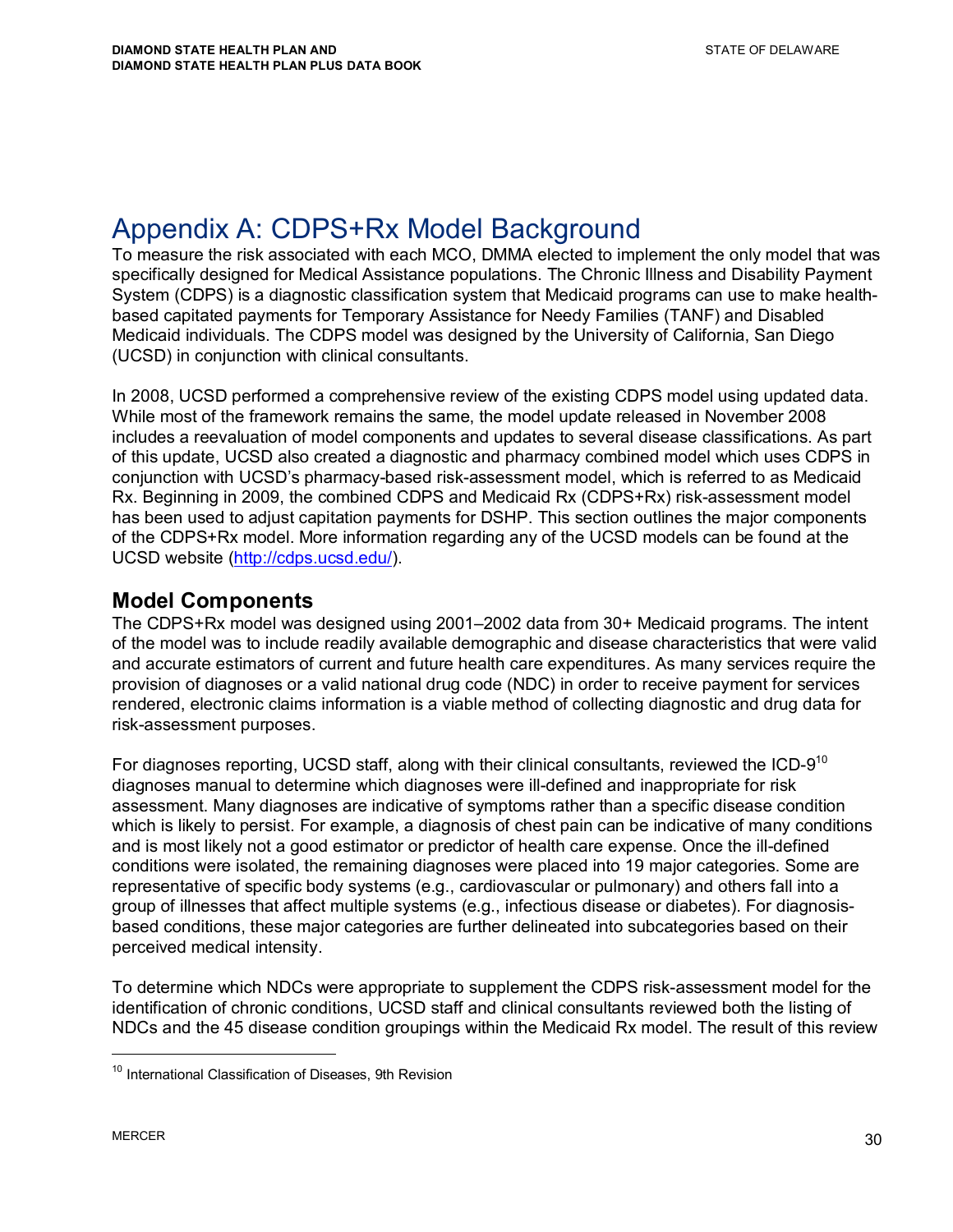is the Restricted Version of the Medicaid Rx model which includes 15 disease conditions. These Medicaid Rx conditions are linked to a specific subcategory within the CDPS model corresponding to the appropriate chronic disease condition and perceived medical intensity.

Table 1 provides a listing of the major categories, medical intensity subcategories/pharmacy categories, and sample conditions within each classification. The 15 categories within the Restricted Version of the Medicaid Rx model are identified by MRX and appear with the CDPS-linked subcategory.

| <b>Disease category</b>                                  | <b>Sample conditions</b>                                                   |  |  |
|----------------------------------------------------------|----------------------------------------------------------------------------|--|--|
| Cardiovascular                                           |                                                                            |  |  |
| Very high                                                | Heart transplant status or artificial heart replacement                    |  |  |
| Medium and MRX Anti-Coagulants                           | Congestive heart failure, primary pulmonary hypertension or cardiomyopathy |  |  |
| Low                                                      | Heart valve transplant, atrial fibrillation or angina                      |  |  |
| Extra low and MRX Cardiac                                | Hypertension                                                               |  |  |
| <b>Psychiatric</b>                                       |                                                                            |  |  |
| High                                                     | Schizophrenia                                                              |  |  |
| Medium                                                   | Bipolar affective disorder or hallucinations                               |  |  |
| Medium low                                               | Major depression or impulse control disorder                               |  |  |
| Low and MRX Depression/Psychosis/Bipolar                 | Other depression, obsessive-compulsive disorder or antisocial disorder     |  |  |
| <b>Skeletal and connective</b>                           |                                                                            |  |  |
| Medium                                                   | Aseptic necrosis of bone, anomalies of spine or kyphosis                   |  |  |
| Low                                                      | Ankylosis of joint, cyst of bone or traumatic amputation of arm/hand       |  |  |
| Very low and MRX Inflammatory/Autoimmune                 | Kissing spine, claw toe, anomaly of the spleen or conjoined twins          |  |  |
| Central nervous system                                   |                                                                            |  |  |
| High                                                     | Quadriplegia, Werdnig-Hoffmann disease or other motor neuron disease       |  |  |
| Medium and MRX Multiple<br>Sclerosis/Paralysis           | Primary cerebellar degeneration, multiple sclerosis or Schilder's disease  |  |  |
| Low; MRX Parkinson's/Tremor and MRX<br>Seizure Disorders | Coma, Pick's disease or Parkinson's disease                                |  |  |
| <b>Pulmonary</b>                                         |                                                                            |  |  |
| Very high                                                | Cystic fibrosis, lung transplant or tracheostomy complications             |  |  |
| High                                                     | Respiratory arrest or selected pneumonias                                  |  |  |
| Medium                                                   | Pulmonary collapse, acute respiratory failure or congenital cystic lung    |  |  |
| Low and MRX Tuberculosis                                 | Chronic bronchitis, asthma or mass in chest                                |  |  |
| <b>Gastrointestinal</b>                                  |                                                                            |  |  |
| High                                                     | Celiac disease or liver transplant status                                  |  |  |
| Medium                                                   | Alcoholic fatty liver, chronic hepatitis or regional enteritis             |  |  |
| Low                                                      | Ulcer of the esophagus, umbilical hernia or chronic pancreatitis           |  |  |

*Table 1 – The CDPS+Rx Categories with Sample Conditions*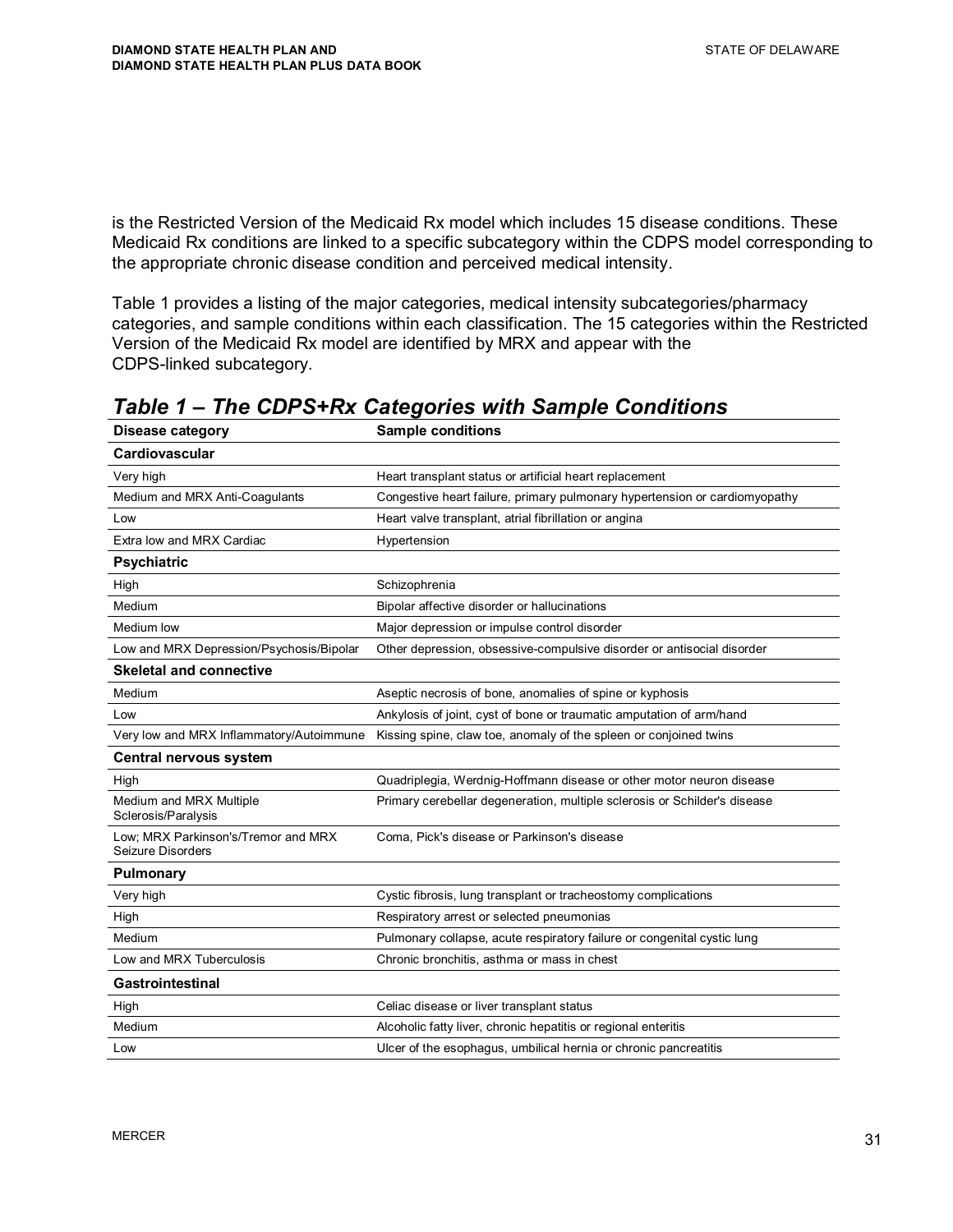| <b>Disease category</b>           | <b>Sample conditions</b>                                                                               |
|-----------------------------------|--------------------------------------------------------------------------------------------------------|
| <b>Diabetes</b>                   |                                                                                                        |
| Type 1                            | Type 1 diabetes                                                                                        |
| Type 2 and MRX Diabetes           | Type 2 or unspecified diabetes                                                                         |
| Skin                              |                                                                                                        |
| High                              | Skin transplant status or chronic ulcer of skin                                                        |
| Low                               | Ulcer of lower limbs, except pressure ulcer                                                            |
| Very low                          | Cellulitis or burn                                                                                     |
| Renal                             |                                                                                                        |
| Extra high                        | Renal dialysis status                                                                                  |
| Very high and MRX ESRD/Renal      | Chronic kidney disease                                                                                 |
| Medium                            | Nephrotic syndrome or kidney transplant status                                                         |
| Low                               | Kidney infection, kidney stones or urinary incontinence                                                |
| <b>Substance abuse</b>            |                                                                                                        |
| Low                               | Drug withdrawal, drug psychoses or cocaine dependence                                                  |
| Very low                          | Alcohol abuse, dependence or psychosis                                                                 |
| Cancer                            |                                                                                                        |
| Very high                         | Malignant neoplasm of pancreas or secondary malignant neoplasm of respiratory<br>and digestive systems |
| High                              | Malignant neoplasm of stomach, trachea, bronchus, lung or brain                                        |
| Medium and MRX Malignancies       | Malignant neoplasm of colon, thymus, heart or Hodgkin's disease                                        |
| Low                               | Malignant neoplasm of lip, tongue, breast or malignant melanoma of skin                                |
| <b>Developmental disabilities</b> |                                                                                                        |
| Medium                            | Severe or profound mental retardation                                                                  |
| Low                               | Mild/moderate mental retardation or Down syndrome                                                      |
| <b>Genital</b>                    |                                                                                                        |
| Extra low                         | Uterine and pelvic inflammatory disease                                                                |
| <b>Pregnancy</b>                  |                                                                                                        |
| Complete/Incomplete               | Normal pregnancy, complications of pregnancy or multiple delivery                                      |
| <b>Metabolic</b>                  |                                                                                                        |
| High                              | Lipidoses or non-HIV immunity deficiencies                                                             |
| Medium                            | Cushing's syndrome, Kwashiorkor or other autoimmune disease                                            |
| Very low                          | Other pituitary disorders or gout                                                                      |
| Eye                               |                                                                                                        |
| Low                               | Retinal detachment or cornea transplant status                                                         |
| Very low                          | Cataract, glaucoma or congenital eye anomaly                                                           |
| Cerebrovascular                   |                                                                                                        |
| Low                               | Hemiplegia, hemiparesis or speech and language deficits                                                |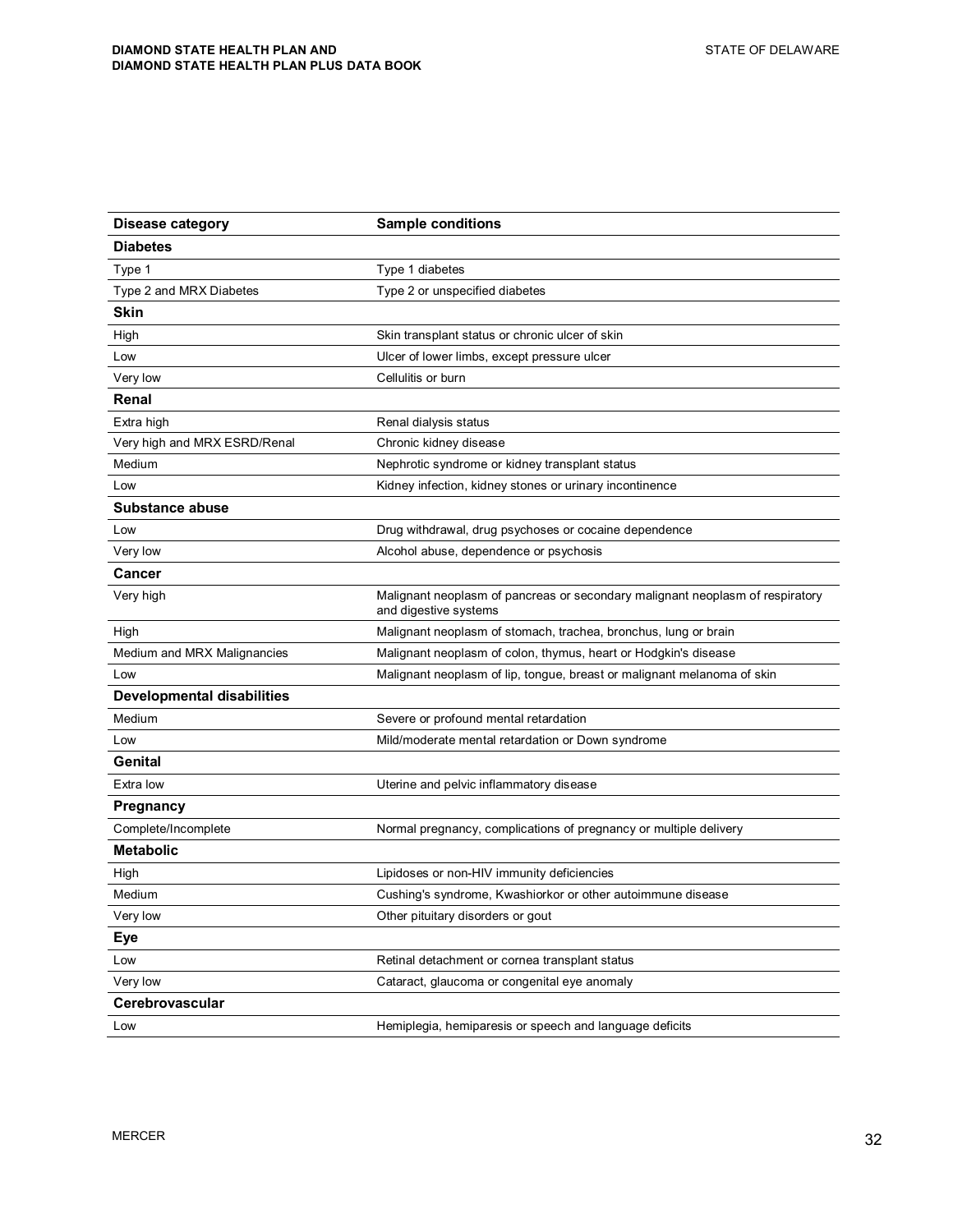| Disease category                                 | <b>Sample conditions</b>                                                                            |  |  |
|--------------------------------------------------|-----------------------------------------------------------------------------------------------------|--|--|
| <b>Infectious disease</b>                        |                                                                                                     |  |  |
| AIDS, high                                       | AIDS <sup>11</sup> , cryptococcosis or Kaposi's sarcoma                                             |  |  |
| Infectious, high and MRX Infections, high        | Pseudomonas, Whipple's disease or cytomegaloviral disease                                           |  |  |
| HIV, medium; MRX Hepatitis and MRX HIV           | Asymptomatic HIV <sup>12</sup> infection                                                            |  |  |
| Infectious, medium                               | Other septicemia, tularemia, brucellosis or rat-bite fever                                          |  |  |
| Infectious, low                                  | Toxic shock syndrome, acute poliomyelitis, herpes zoster or viral hepatitis                         |  |  |
| Hematological                                    |                                                                                                     |  |  |
| Extra high and MRX Hemophilia/von<br>Willebrands | Congenital factor VIII and factor IX coagulation defects (hemophilia)                               |  |  |
| Very high                                        | Hemoglobin-S sickle-cell disease                                                                    |  |  |
| Medium                                           | Aplastic anemia or splenomegaly                                                                     |  |  |
| Low                                              | Congenital factor XI deficiency, other hemorrhagic conditions or genetic anomalies<br>of leukocytes |  |  |

Prior to assessing the value associated with each of the above categories, a protocol was established as to how individuals could be classified into one of the above CDPS+Rx categories. The CDPS+Rx model was developed using 12 months of incurred diagnostic and pharmacy data to classify individuals into disease categories. This 12-month period is referred to as the study period. To reduce the effects of variations in data reporting, only a single diagnosis, regardless of position (i.e., primary, secondary, tertiary, etc.) or a single incidence of a drug, is necessary to establish a CDPS+Rx category. In the event that multiple conditions are identified within a major category, the individual is assigned to the subcategory with the highest intensity level. This protocol recognizes that individuals with multiple conditions in the same major category will most likely be treated simultaneously and not incur substantial additional cost. Although the CDPS+Rx model only incorporates the most serious disease intensity within each major category, it recognizes the increased medical cost when multiple systems are affected with chronic conditions. For example, an individual diagnosed with Antisocial Disorder (Psychiatric, low), Schizophrenia (Psychiatric, high), and Hypertension (Cardiovascular, extra low), would be classified into the Psychiatric, high and Cardiovascular, extra low categories.

The disease categories primarily represent chronic conditions that are likely to persist and correlate to additional medical expense. However, many acute conditions related to low-income populations are not included within the list above, such as ear infections. Recognizing that not all risk is explained through the chronic disease categories, the CDPS+Rx model incorporates additional demographic factors to estimate the medical resources not contained in one of the conditions listed in Table 1. There are 11 demographic classifications within this component of the CDPS+Rx model, which are listed below. For the demographic category determination, the exact age (not rounded) of each individual at the end of the study period is used:

<sup>&</sup>lt;sup>11</sup> Acquired Immune Deficiency Syndrome

<sup>&</sup>lt;sup>12</sup> Human Immunodeficiency Virus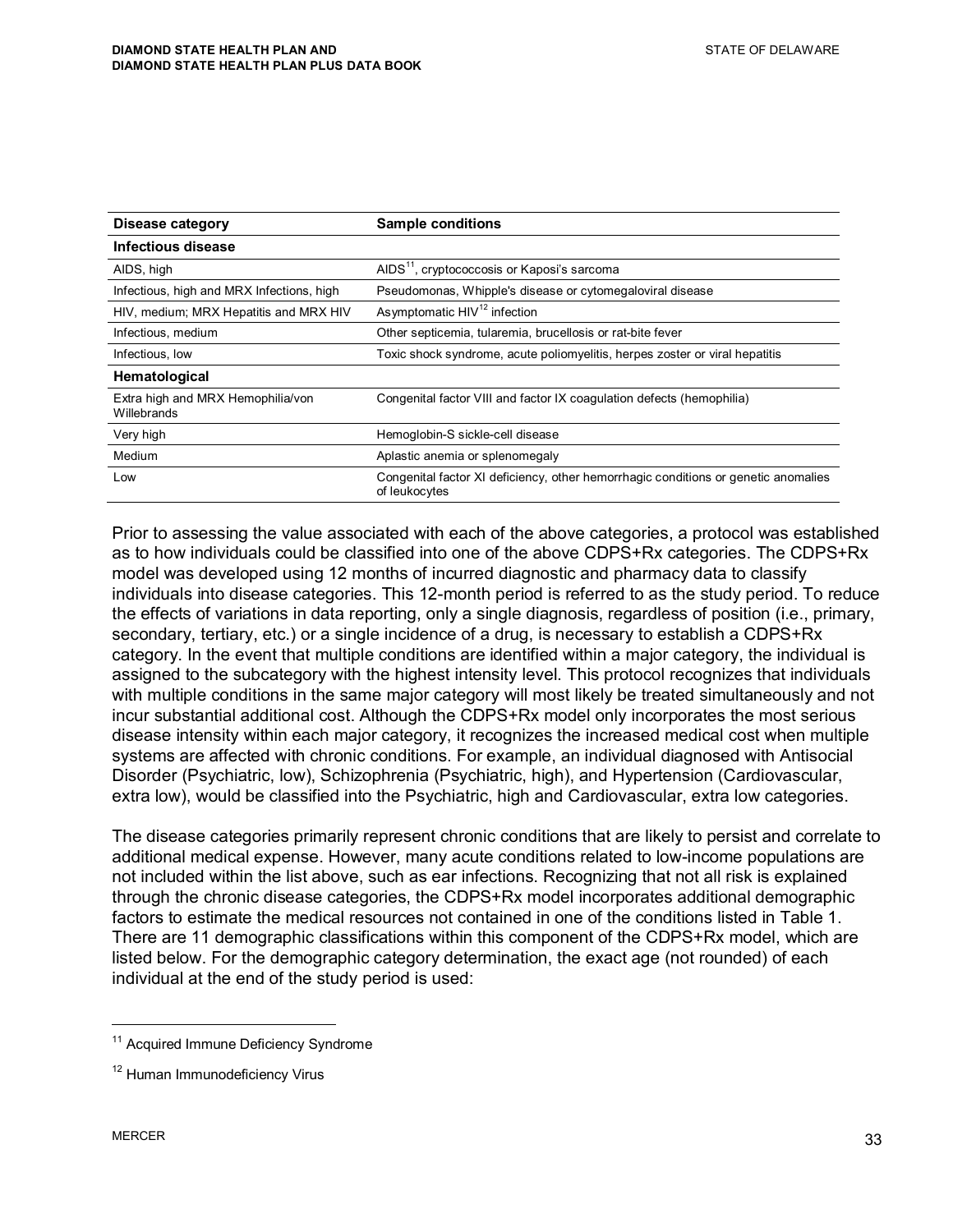- Under age 1
- Age 1 to 4
- Male age 5 to 14
- Female age 5 to 14
- Male age 15 to 24
- Female age 15 to 24
- Male age 25 to 44
- Female age 25 to 44
- Male age 45 to 64
- Female age 45 to 64
- Age 65 and over

#### **Populations Evaluated**

During the CDPS and CDPS+Rx model development, significant cost variation was measured among the TANF and Disabled populations. In order to maintain the cost variation and reflect that Medicaid programs typically have separate capitation rates for these two populations, separate models were developed for the TANF and Disabled populations.

In addition to recognizing the cost differences associated with the TANF and Disabled populations, UCSD explored the possibility of separate models for adults and children. For the TANF population, significant amounts of data were available to develop a TANF adult model and a TANF child model. Despite the variance in disease prevalence among adults and children, the Disabled population did not have sufficient membership to provide separate models for the adult and children populations. To reflect that certain conditions have additional costs when they are attributable to children, the CDPS+Rx Disabled model contains add-on values for children with certain disease conditions. These factors, referred to as child interaction factors, are incorporated in the risk assessment for any Disabled child. There are 10 classifications within this component of the Disabled CDPS+Rx model, which are listed below:

- Cardiovascular, very high
- Cardiovascular, medium
- Central nervous system, medium
- Pulmonary, very high
- Pulmonary, high
- Gastrointestinal, high
- Metabolic, high
- HIV, medium
- Infectious, medium
- Hematological, extra high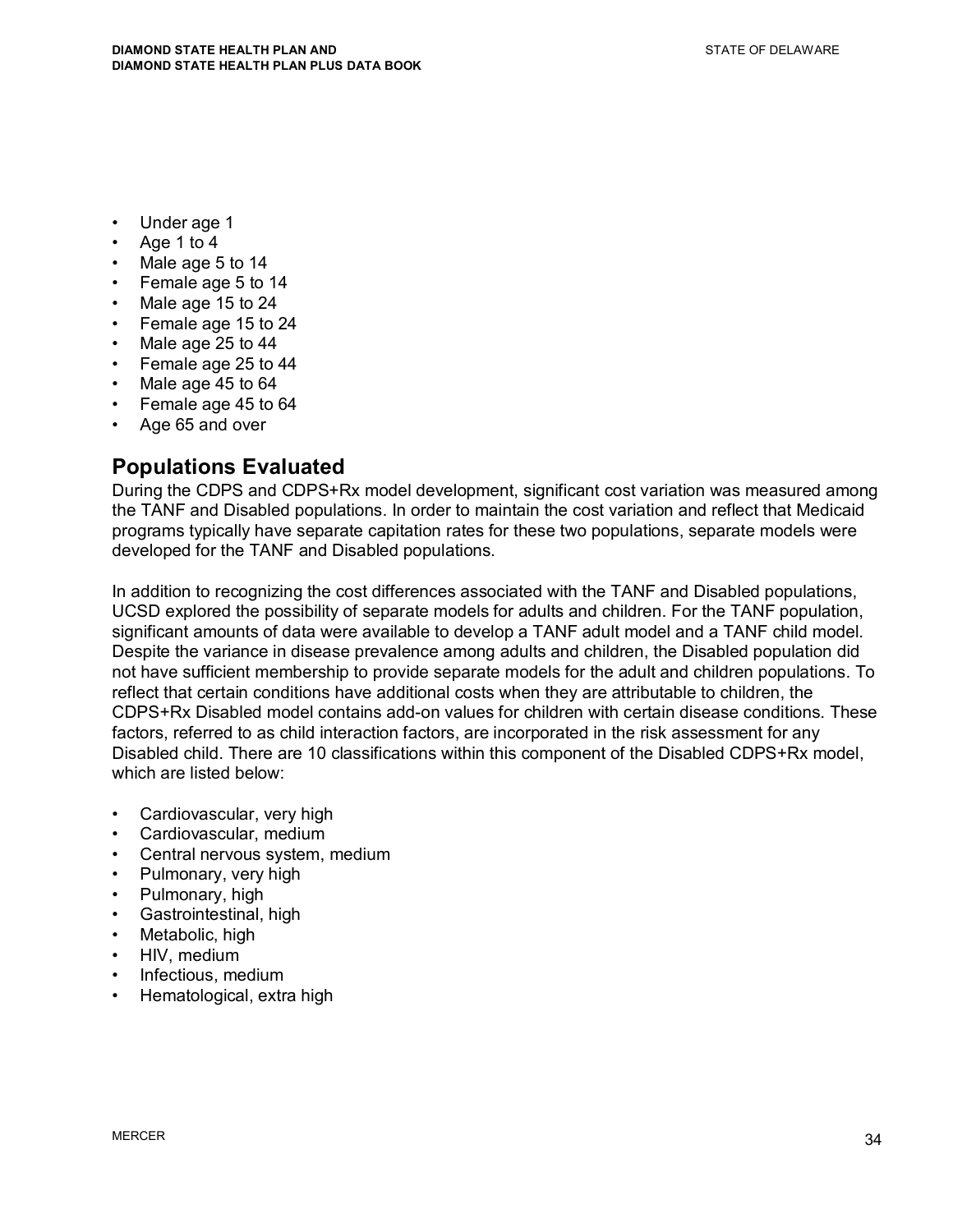#### **Relative Cost Weights**

The CDPS+Rx categories provide a demographic and disease description of the Medicaid population studied. However, to best utilize the CDPS+Rx model to predict future expenditures, the relative cost associated with each CDPS+Rx model component needs to be known. Medical cost information is collected by individual and compared to their CDPS+Rx categories (disease, including any child interaction factors and demographic). Medical costs are then assigned to each CDPS+Rx category using a statistical analysis<sup>13</sup>. The estimated medical costs from the analysis are translated into a relative cost weight by comparing the costs attributable to each category to the average cost of the total population.

An additional consideration when developing relative cost weights is the relationship between incurred medical costs to the classified CDPS+Rx categories. There are two primary methods of correlating disease and cost data: the prospective method and the concurrent method. Under the prospective approach, disease conditions collected in one year are compared to the incurred medical costs in the subsequent year. Since this method utilizes first year diagnoses to "predict" the second year's health costs, there is a lesser reliance on disease conditions and a greater reliance on demographic categories. Under the concurrent approach, disease conditions collected in one year are compared to the medical costs within the same year. Since the disease and cost information for the same time period are used in this method, there is a greater reliance on disease conditions and a lesser reliance on demographic categories.

The CDPS+Rx logic available on the UCSD web-site contains the relative costs weights associated with each category from the national data set used to develop the CDPS+Rx model. Since cost weights are used to estimate relative expenditures within a specific Medicaid program, the cost weights should reflect the expenditures associated with the program's benefit package. As such, several versions of published cost weights are available based on different benefit packages and are provided separately for prospective and concurrent approaches.

The design of the CDPS+Rx model and the resulting relative cost weights assumes that the effects of diseases in different major categories are additive. To arrive at the estimated relative expenditure for an individual, the sum of the relative costs weights for each individual's CDPS+Rx categories (disease, including any child interaction factors and demographic) is calculated. This relative expenditure value is known as a CDPS+Rx risk score, or an acuity factor.

With the release of Version 5.3 (and subsequent versions) of the CDPS+Rx model, the national cost weights that are published on the UCSD website were developed using 2003 through 2007 data from 30+ Medicaid programs.

 $13$  A standardized statistical multiple regression analysis was used.